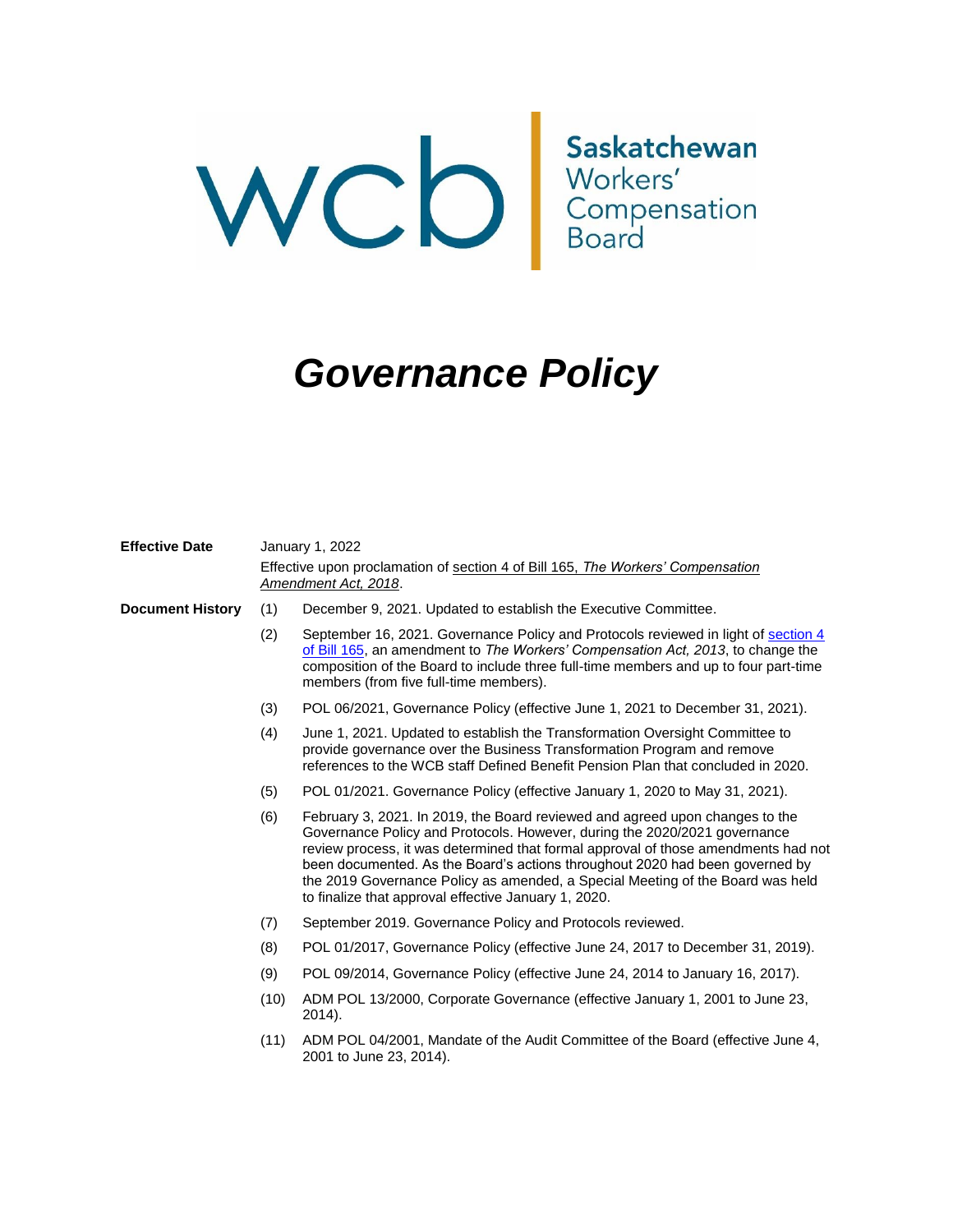

### Governance Policy - Contents

| 1.  |     |
|-----|-----|
| 2.  |     |
| 3.  |     |
| 4.  |     |
| 5.  |     |
| 6.  |     |
| 7.  |     |
| 8.  |     |
|     |     |
| 1.  |     |
| 2.  |     |
| 3.  |     |
| 4.  |     |
| 5.  |     |
| 6.  |     |
| 7.  |     |
| 8.  |     |
| 9.  |     |
| 10. |     |
| 11. |     |
| 12. |     |
| 13. |     |
| 14. |     |
|     |     |
| 1.  |     |
| 2.  |     |
|     |     |
| 1.  |     |
| 2.  |     |
|     |     |
| 1.  |     |
| 2.  |     |
| 3.  |     |
|     | .29 |
| 1.  |     |
| 2.  |     |
|     |     |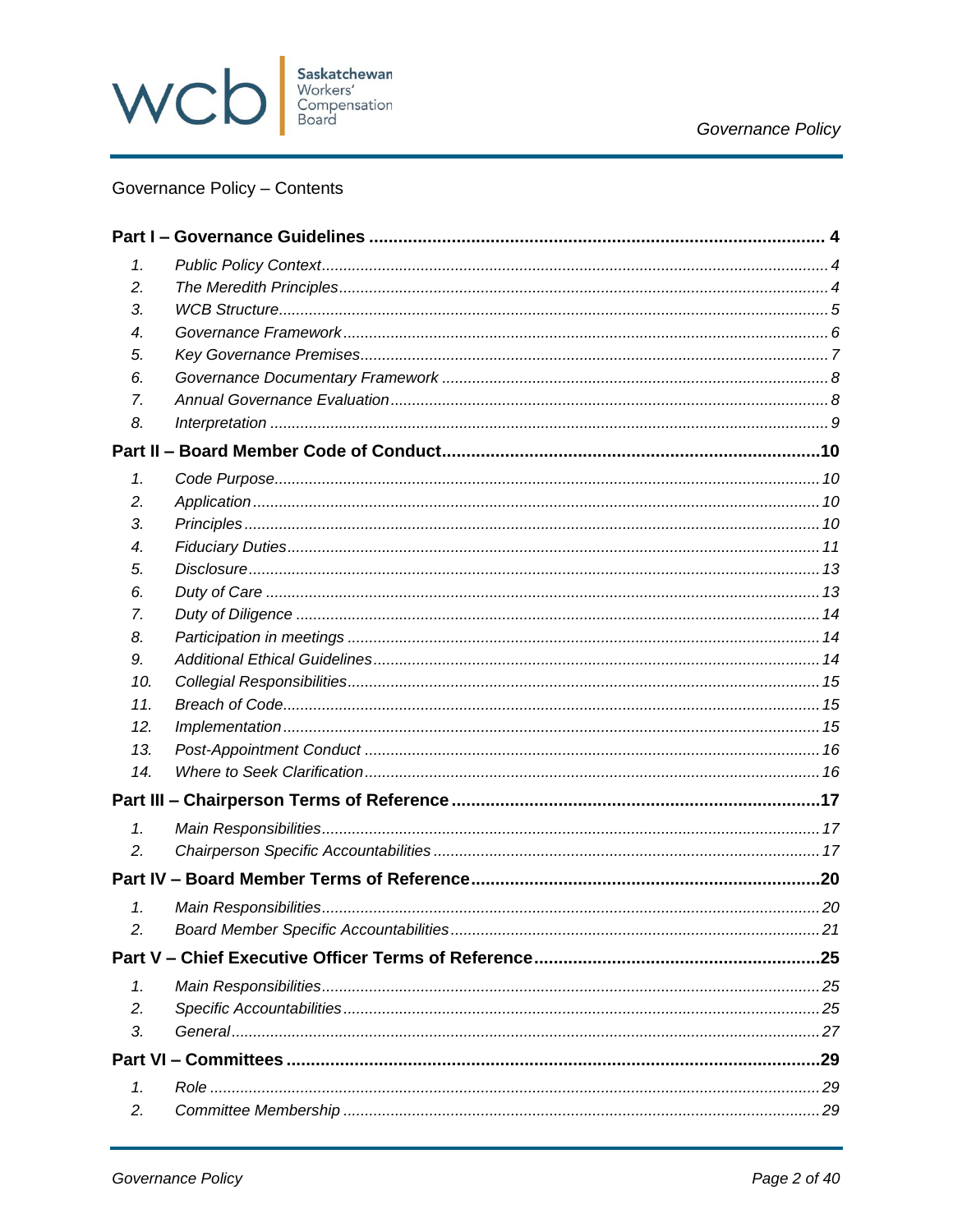

### Governance Policy

| $\mathcal{I}$ .             |  |
|-----------------------------|--|
| 2.                          |  |
| 3.                          |  |
|                             |  |
| $\mathcal{I}$ .             |  |
| $\mathcal{L}_{\mathcal{L}}$ |  |
| 3.                          |  |
|                             |  |
|                             |  |
| $\mathcal{I}$ .             |  |
| 2.                          |  |
| 3.                          |  |
|                             |  |
| $\mathcal{I}$ .             |  |
| 2.                          |  |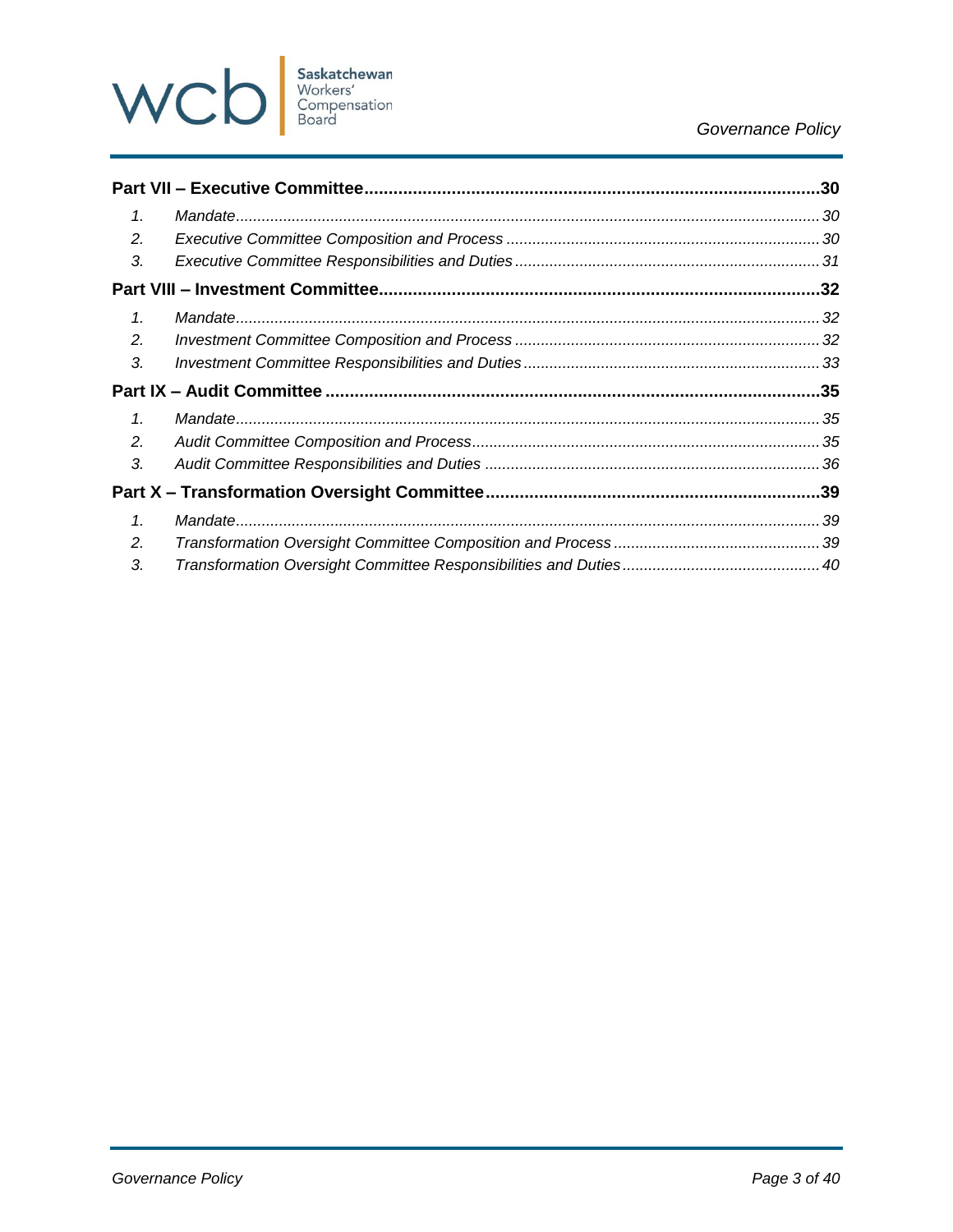

# <span id="page-3-0"></span>**Part I – Governance Guidelines**

### <span id="page-3-1"></span>1. **Public Policy Context**

- 1.1. The Saskatchewan workers' compensation system provides a statutory no-fault framework administered by an independent agency, the Workers' Compensation Board ("WCB"), to ensure fair compensation for injured Saskatchewan workers without the need for employers and employees to participate in lengthy and costly judicial proceedings. Its successful operation contributes to the functioning and growth of Saskatchewan's economy.
- 1.2. These guidelines describe the WCB's public policy objectives and the governance framework which has been adopted to achieve them.

### <span id="page-3-2"></span>2. **The Meredith Principles**

- 2.1. The statutory framework of the Saskatchewan WCB, like its counterparts in other Canadian jurisdictions, has its policy rationale in the principles identified by Mr. Justice Meredith in a report prepared in 1913. The Board of the WCB believes that those principles, known as the Meredith Principles, continue to reflect best practice. The Meredith Principles are:
	- 2.1.1. No-fault compensation: Workplace injuries are compensated regardless of fault. The worker and employer waive the right to sue. There is no argument over responsibility or liability for an injury. Fault becomes irrelevant and providing compensation becomes the focus.
	- 2.1.2. Collective liability: The total cost of the compensation system is shared by all employers. All employers contribute to a common fund. Financial liability becomes their collective responsibility.
	- 2.1.3. Security of payment: A fund is established to guarantee that compensation monies will be available. Injured workers are assured of prompt compensation and future benefits.
	- 2.1.4. Exclusive jurisdiction: All compensation claims are directed solely to the compensation board. The board is the decision-maker and final authority for all claims. Nor is the board bound by legal precedent; it has the power and authority to judge each case on its individual merits.
	- 2.1.5. Independent board: The governing board is both autonomous and nonpolitical. The board is financially independent of government or any special interest group. The administration of the system is focused on the needs of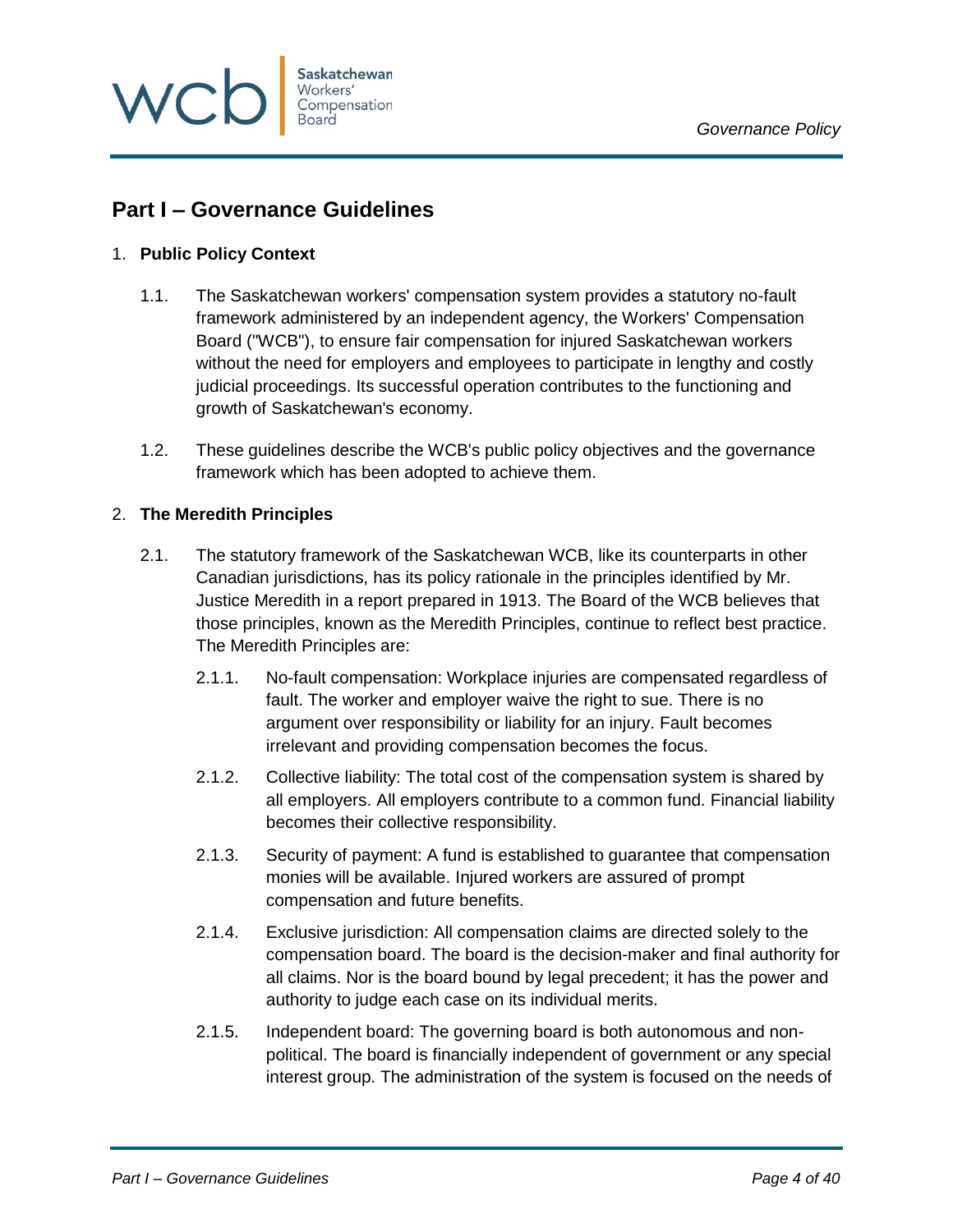

its employer and labour customers, providing service with efficiency and impartiality.

### <span id="page-4-0"></span>3. **WCB Structure**

- 3.1. The WCB is constituted by *The Workers' Compensation Act, 2013* (the "Act") which describes the basic elements of the WCB governance framework and details of the workers' compensation system.
- 3.2. The Act provides that the Board of the WCB is to consist of a maximum of seven Board Members (Members), including:
	- 3.2.1. A full-time Chairperson.
	- 3.2.2. Two full-time Members, one representing employers and one representing workers.
	- 3.2.3. Up to four part-time Members, half representing employers and half representing workers.
- 3.3. The Chairperson and other Members are appointed by the Lieutenant Governor in Council. Employer and worker representatives are appointed, on the recommendation of a Minister of the Government of Saskatchewan responsible for the WCB, from a list of names submitted by employer associations and labour organizations.
	- 3.3.1. The Chairperson shall be appointed for a term not to exceed five years and is eligible for reappointment after consultation with the employer associations and labour organizations.
	- 3.3.2. A Member shall be appointed for a term not to exceed four years and is eligible for reappointment after consultation with the employer associations and labour organizations.
	- 3.3.3. A Member may resign their position on the Board by submitting a letter of resignation to the Minister responsible for the WCB.
- 3.4. The Act directs that the Members are responsible for the following:
	- 3.4.1. Full-time Members are responsible for hearing and deciding appeals to the Board pursuant to the Act and for the governance and proper administration of matters governed by the Act.
	- 3.4.2. Part-time Members are responsible for the governance and proper administration of matter governed by the Act.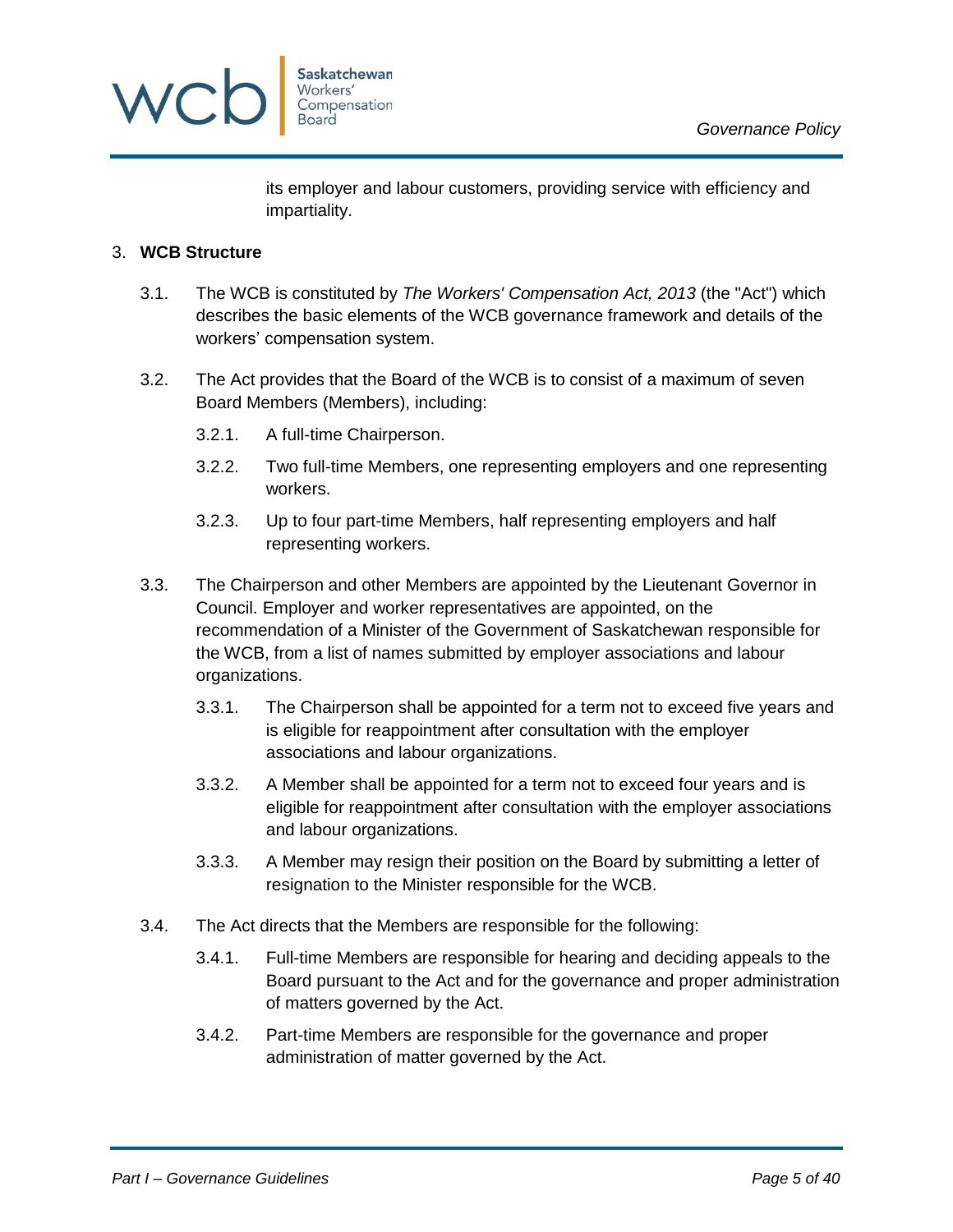

- 3.5. The Act also provides that the Board is to appoint a Chief Executive Officer (CEO) who is to be the WCB's Chief Administrative Officer. The CEO, together with the WCB staff, are responsible for the WCB's operations and administration.
- 3.6. The Act provides a detailed framework for the making of policy, claims adjudication, investment management and the other activities of the WCB.
- 3.7. A Minister of the Government of Saskatchewan is assigned responsibility for the administration of the Act. The Act provides that the WCB shall report annually to the Minister in accordance with the regulations.
- 3.8. The Act also mandates the Lieutenant Governor in Council, to appoint a committee of review consisting of at least five persons to review and report on matters concerning the Act, the regulations and the administration of the Act. A committee of review will be appointed within five years of receipt of the previous committee of review's report. This provides an opportunity for regular informed comment on the operations of the WCB so that, where needed, changes may be made.

### <span id="page-5-0"></span>4. **Governance Framework**

- 4.1. The Board believes that a strong governance framework is necessary to ensure that it fulfills its responsibilities to workers and employers in the most effective manner. As a result, the Board is committed to ensuring that its governance structures and activities reflect sound governance principles.
- 4.2. The WCB governance structure and practices recognize that effective governance requires clear role identification and effective working relationships between the Board Members, on the one hand, and the CEO and the WCB management on the other. Optimal governance and Board performance can be achieved by ensuring that each of those two groups is organized to perform its role and that, taken together, the conduct of the Board Members and management achieves WCB's policy objectives in the most effective manner possible.
- 4.3. The Board Members fulfill their responsibilities directly and also through Committees established for effective management, governance and accountability.
- 4.4. The Board and its Committees are focused on the continuous improvement of its governance practices. To that end the Board and each Committee regularly reviews its governance practices to be sure that they continue to meet statutory obligations, stakeholder expectations and evolving governance standards.
- 4.5. To better assure sound governance and continuous improvement, the Board is committed to a disciplined program of business and governance education for its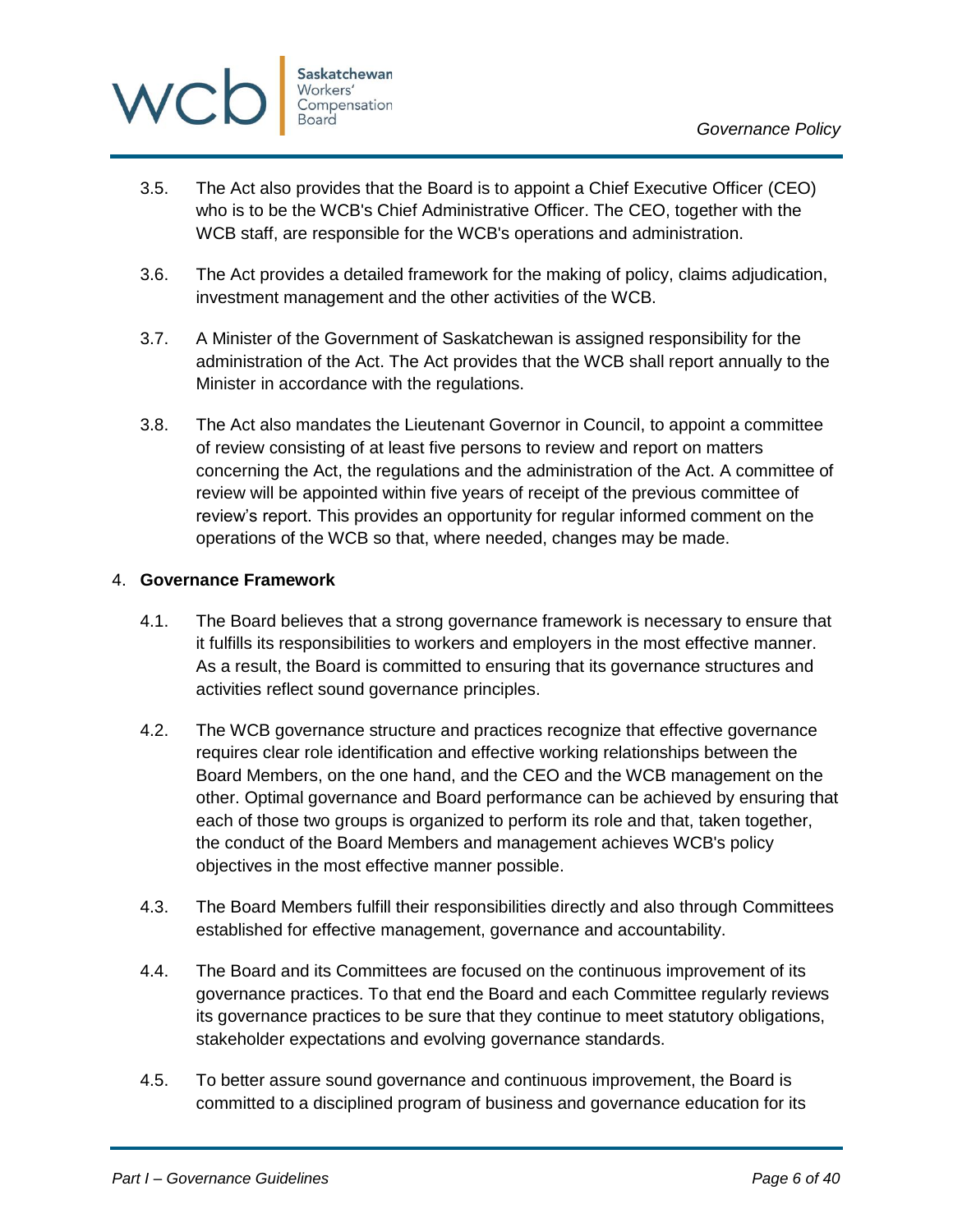

Members. A comprehensive governance orientation program is provided to all new Members of the Board and all Members are encouraged to regularly participate in programs focusing on sound governance and relevant emerging issues.

### <span id="page-6-0"></span>5. **Key Governance Premises**

Certain key premises underlie the Board's approach to governance. Specifically:

- 5.1. The governance oversight responsibilities of the Board Members include approval, review and monitoring responsibilities in respect of Board strategies and policies; succession planning and talent management; compliance, financial integrity and audit matters; the prudent investment of the Fund constituted by the Act; and the efficient administration of the WCB so as to assure sound value for monies expended.
- 5.2. The appeals and adjudicative functions are central to the work of the full-time Members of the Board in applying the Meredith Principles.
	- 5.2.1. These Members, in hearing appeals by workers or employers from decisions of Board staff and in other adjudicative functions, must function as required by the Act, the regulations and other applicable law.
	- 5.2.2. Among other things, the full-time Members are to act in a fair and reasonable manner without bias or perception of bias and are to endeavour to ensure that all participants have a fair hearing with timely decision making. While the Board is not bound by legal precedent, the full-time Members endeavour to achieve consistency in the interpretation of its policies as it applies them in appeal adjudication.
- 5.3. High standards of personal and ethical conduct are expected from the WCB Board Members, officers and employees. These standards are described in detail in codes of conduct, including a Code of Conduct designed specifically for Members of the Board. Among other matters, that Code describes fiduciary responsibilities and an obligation of diligence.
- 5.4. The representational nature of the appointment of employer and worker Board Members is an important part of the Board's structure. Notwithstanding that certain Board Members may be appointed as representatives of workers or employers, all Board Members have a duty of loyalty to the WCB and are expected to act in the best interest of the WCB (recognizing its statutory accountabilities) and not in the interest of any individual employer or worker or any stakeholder group. Board Members appointed as representatives of workers or employers maintain an open channel of communication with their respective stakeholder groups to enhance the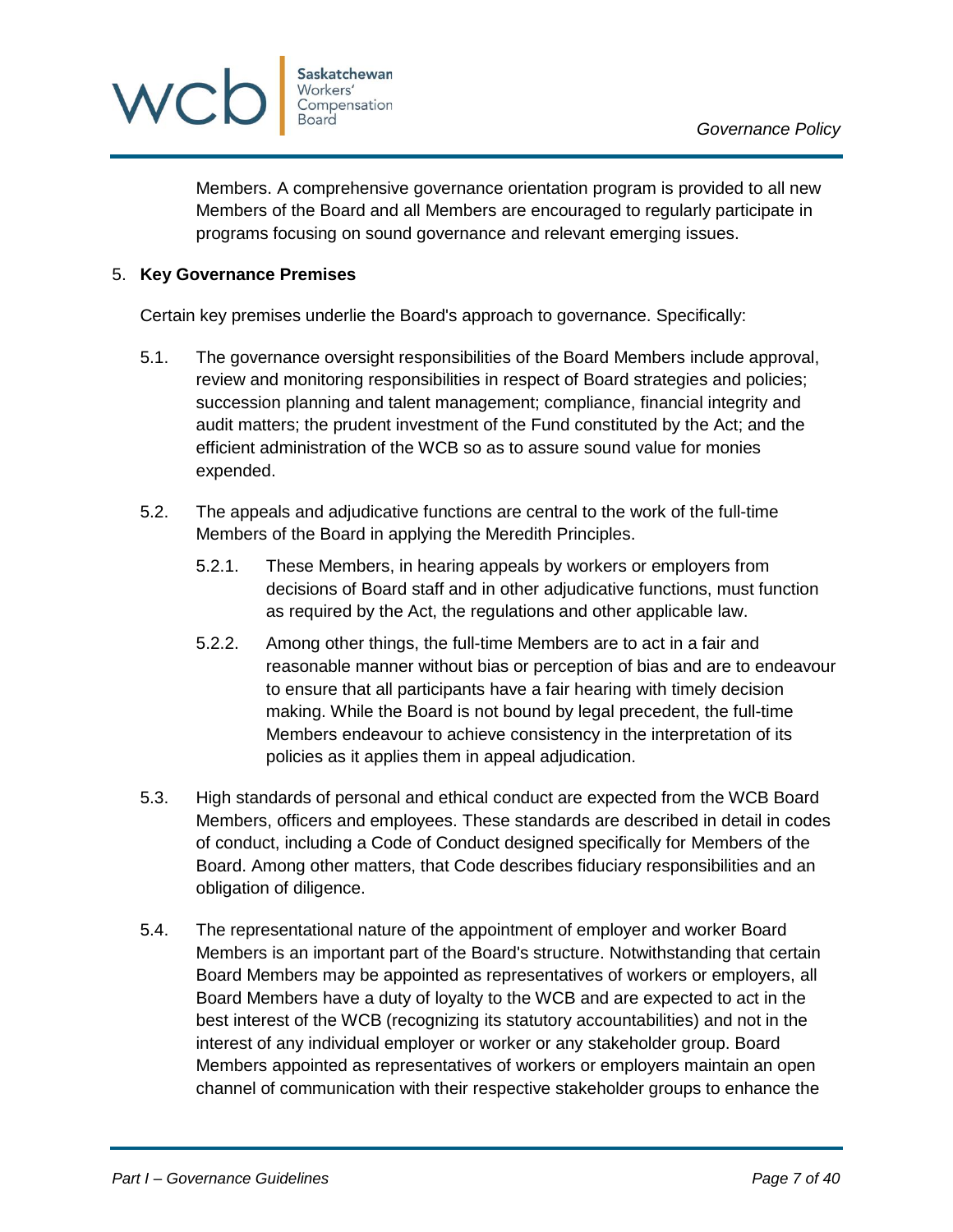

credibility of the WCB and its work by (a) providing factual information to stakeholder groups in respect of the WCB's policies and activities, (b) receiving the views of stakeholder groups in respect of the WCB's policies and activities, including by attending stakeholder events, and (c) making the concerns of the stakeholders known to the WCB management through the CEO and other Board Members.

- 5.5. The Board Chairperson is not a representative of any stakeholder interest. The Chairperson has a central role in ensuring sound governance at the WCB. Like other Board Members, the Chairperson has the responsibilities described in the Board Member Terms of Reference, and also has the additional duties set forth in the Chairperson Terms of Reference. Among other things, the Chairperson is responsible to speak on behalf of the Board to the Minister and other government officials such as the Office of the Information and Privacy Commissioner and the Provincial Ombudsman.
- 5.6. It is recognized that good governance requires all Board Members to refrain from assuming a management role in matters which are within the responsibility of the CEO and the WCB management. Good governance also requires the CEO and senior management to respond effectively to the information and other requirements of Board Members as they perform their governance oversight and other responsibilities.

### <span id="page-7-0"></span>6. **Governance Documentary Framework**

- 6.1. In order to provide clarity of role responsibilities, an extensive documentary governance framework has been developed. That framework includes (a) Charters for each Board Committee, setting forth the purpose, composition, processes and duties and responsibilities of the Committee, (b) Terms of Reference for Board Members, the Chairperson and the CEO, and (c) a Board Member Code of Conduct.
- 6.2. The documentary framework is designed to provide ongoing guidance as to the respective roles of each of the governance actors and the processes to be employed. It is recognized that behavioral dynamics, including candid and respectful relationships among the participants, will also be essential for optimal results. To that end, there will be ongoing consultation among the Board Members and the CEO on governance issues.

### <span id="page-7-1"></span>7. **Annual Governance Evaluation**

7.1. The Board recognizes that changing circumstances may, from time to time, require changes in the governance framework, documentation and processes. There will be an annual governance evaluation process to assess the effectiveness of Board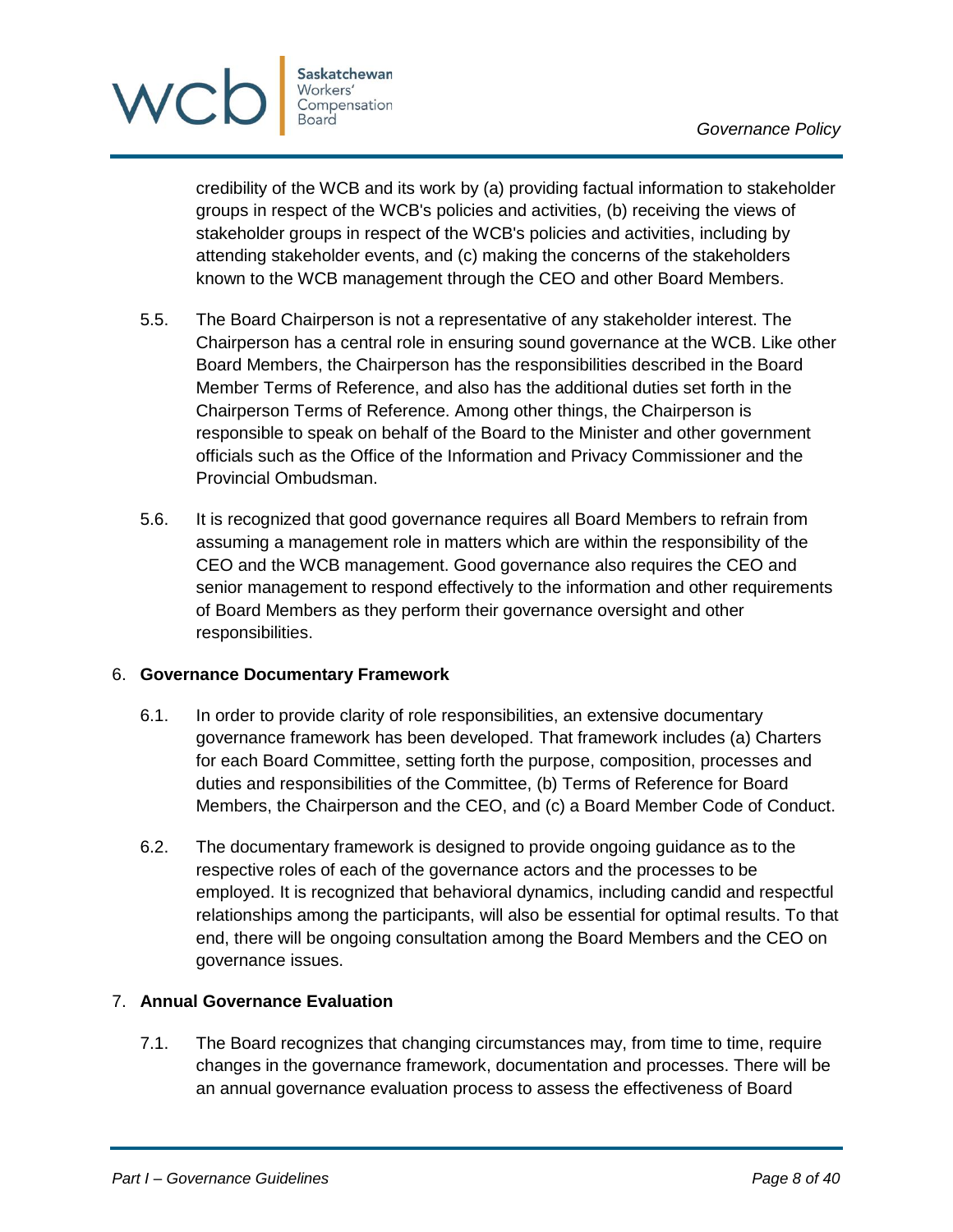



governance and in which input for potential governance improvement will be sought from the Members, the CEO and others, as identified from time to time. The objective of those evaluations will be to ensure that the governance framework and processes remain robust and that improvements, where identified, are made in a timely fashion.

### <span id="page-8-0"></span>8. **Interpretation**

- 8.1. In these Guidelines and in the other governance documents of the WCB, the term "Board" refers to the Members of the WCB, acting collectively. The term "board", in Section 20 of the Act, is to be interpreted as referring to:
	- 8.1.1. Full-time Members of the Board only, when the question to be determined arises in the hearing and/or deciding of an appeal.
	- 8.1.2. Both full and part-time Members when the question to be determined relates to the governance of the Workers' Compensation Board.
- 8.2. "Member" refers to both full-time Board Members and part-time Board Members. Full-time Member refers to only those Members responsible for hearing and deciding appeals pursuant to Section 9(5) of the Act.
- 8.3. These Guidelines and all other documents approved by the Board in relation to its governance are intended to further elaborate the structure, principles, practices and processes used by the Board to achieve sound governance. Nothing in them shall derogate from the responsibility of the Board to adhere to the Act, the regulations and applicable law, and these Guidelines and all other governance documents shall be interpreted in that light.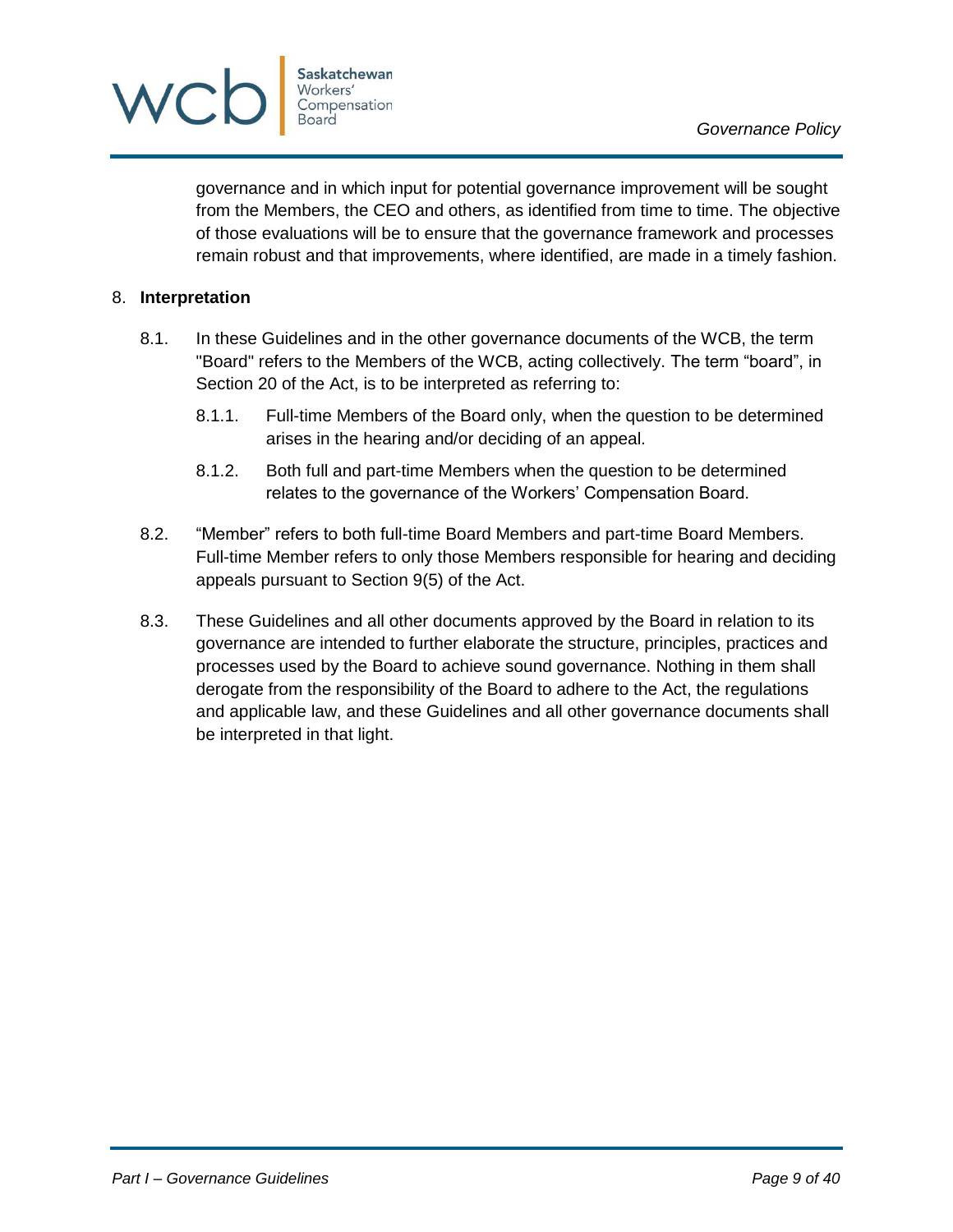

# <span id="page-9-0"></span>**Part II – Board Member Code of Conduct**

### <span id="page-9-1"></span>1. **Code Purpose**

1.1. The Code of Conduct establishes rules of conduct within which Workers' Compensation Board ("WCB") Members appointed pursuant to *The Workers' Compensation Act, 2013* (the "Act) are to operate in carrying out their duties for the WCB. The Code recognizes that it is the responsibility of each Member not only to comply with the law, but to go beyond that threshold to create and maintain a culture of integrity, confidence and trust throughout the WCB.

### <span id="page-9-2"></span>2. **Application**

- 2.1. These rules are applicable to all Board Members (Members), including the Chairperson, and cover all areas of Board responsibility including but not limited to appeal and adjudicative functions, organizational and governance responsibilities (including those relating to Member service on Board Committees and as a representative of the WCB in other organizations or ventures), and responsibilities to other Members.
- 2.2. The Code governs the conduct of a Member from his or her date of appointment and includes some responsibilities that continue after completion of the Member's term.
- 2.3. The provisions of this Code do not derogate from the responsibility of the full-time Members, in the conduct of their appeal and adjudicative functions, to adhere to the requirements of the Act and other applicable laws and regulations. If any such requirement differs from the responsibility of Members under this Code, such requirement shall be observed.
- 2.4. The Code may be amended from time to time to reflect changing roles, responsibilities and experiences of the Members and the organization.

### <span id="page-9-3"></span>3. **Principles**

Members will carry out their roles and responsibilities in accordance with the following principles:

3.1. Members must carry out their roles and responsibilities in a manner that enhances stakeholder and public confidence and trust in the WCB. Members will act at all times with integrity and in a manner that withstands the closest public scrutiny. Members will be honest and trustworthy in their dealings with the WCB, its staff and stakeholders, and other Members of the Board.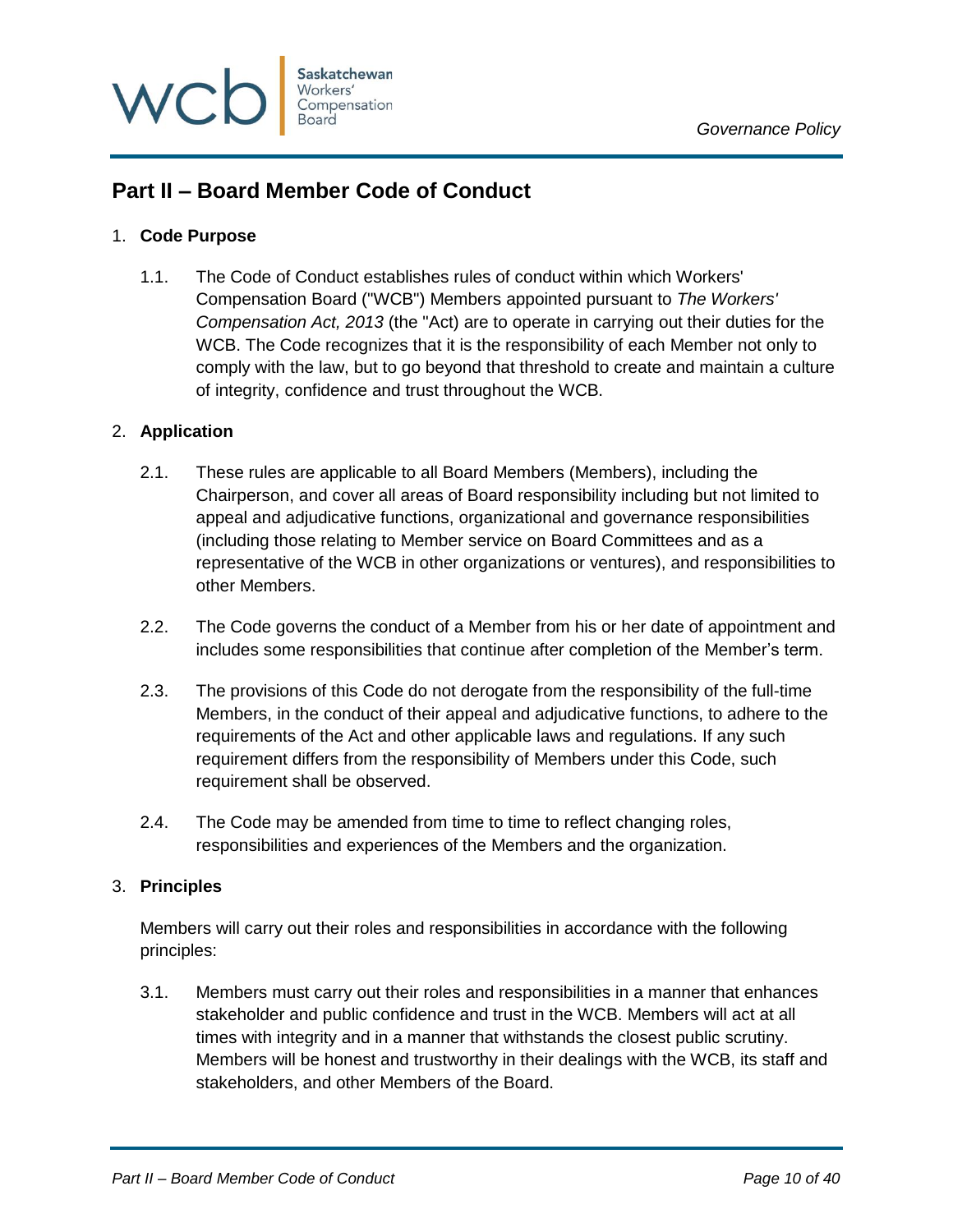

- 3.2. Members will encourage and respect individual diversity and the expertise of each Member.
- 3.3. Members will make decisions which each believes will be in the best interest of the WCB.
- 3.4. Members must be familiar with legislation, policies and procedures that apply to their work, and the work of the WCB, in order to effectively carry out their governance and administrative tribunal responsibilities. Each must stay informed about changing practices and trends related to his or her roles. Members will strengthen that understanding through continuing education and development. The Board will regularly review and update the orientation manuals for newly appointed Members and the Chairperson, and will direct the development of orientation programs that will support them in the effective performance of their duties.
- 3.5. Members should strive to continuously improve the Board's processes and performance. Members will conduct regular self-evaluations and Board evaluations and develop strategies to improve Board and individual Member performance.

### <span id="page-10-0"></span>4. **Fiduciary Duties**

- 4.1. Duty of Loyalty: Members will act honestly and in good faith, with a view to the best interests of the WCB, bearing in mind the public policy rationale and objectives of the WCB.
- 4.2. Corporate Opportunities: A Member shall not take personal advantage of, or divert to his or her own benefit, any commercial opportunities learned about in the course of carrying out any duties as a Member. A Member must not engage, directly or indirectly, in any financial transactions, contracts or private arrangements for personal profit, which accrue from, or are based upon the Member's fiduciary position or authority, or upon confidential or non-public information that the Member gained by reason of such position or authority. A Member must not use or allow the use of the WCB property or services for personal gain.
- 4.3. Duty to Protect Confidential Information: Members will not divulge confidential WCB information to third parties or persons who would not, in the normal course of events, be privy to such information.
- 4.4. Duty to Avoid Conflict of Interest: A conflict of interest shall be any situation in which a Member's ability to act in the best interest of the WCB is compromised or potentially compromised by personal, business or other interests. A conflict of interest may be real or perceived, and may exist whether or not pecuniary advantage or other valuable benefit has been, or may be derived by the Member or an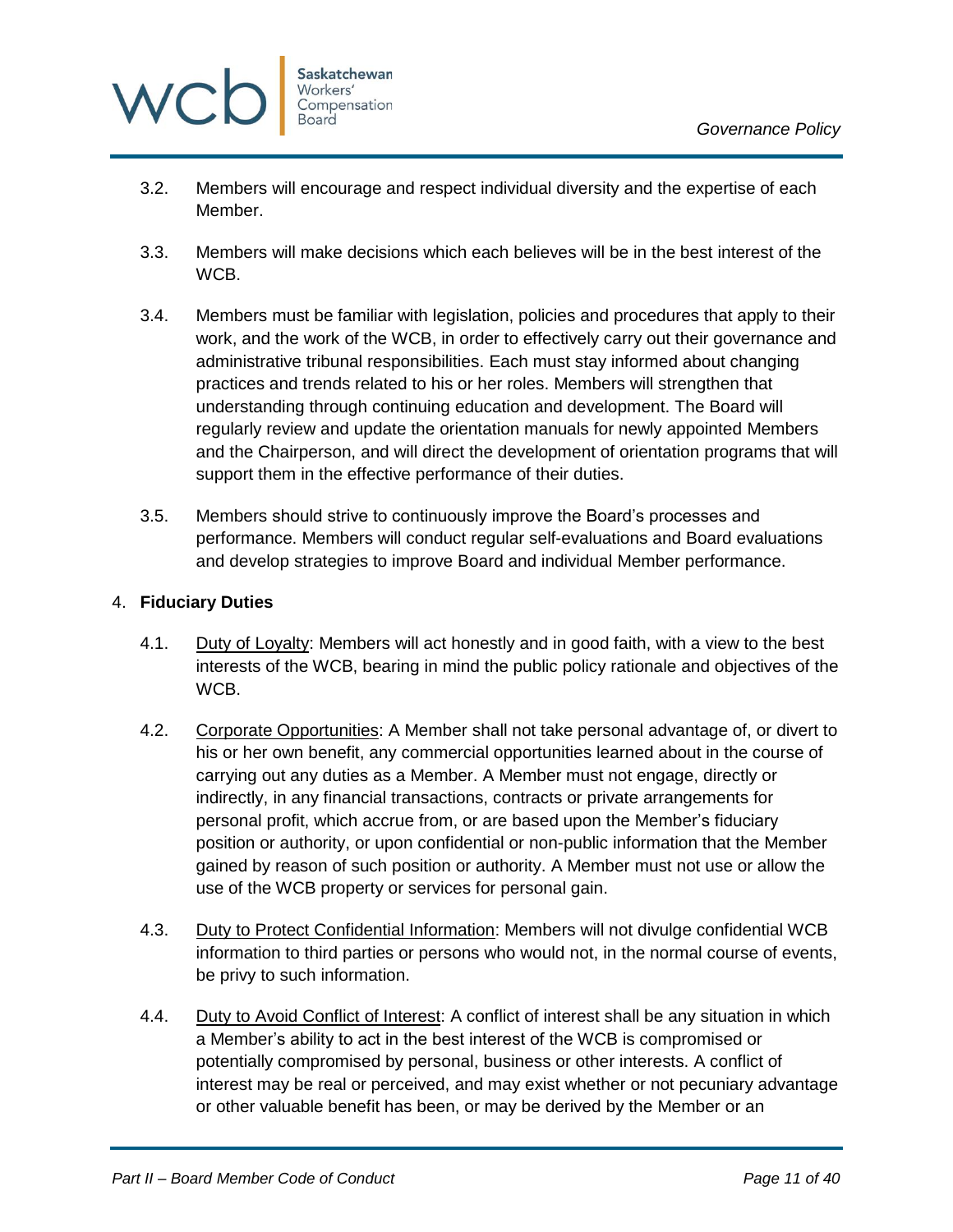

associate of the Member (for the purposes of this Code an "associate" of a Member is any related person or any organization in which the Member or any related person holds an interest or an official position):

- 4.4.1. Definitions:
	- i. A "real conflict of interest" occurs when a Member or an associate of a Member has, or the Member has knowledge of, a private interest or relationship that is sufficient to influence the exercise of his or her duties and responsibilities as a Member of the Board of WCB.
	- ii. A "perceived conflict of interest" exists when a reasonable person could properly apprehend that a real conflict of interest may exist on the part of a Member or associate of a Member.
- 4.4.2. Principles:
	- i. It is not sufficient for a Member to act within the law. Members have an obligation to act in a manner that will bear the closest public scrutiny.
	- ii. Upon appointment to the Board, each Member will arrange his or her private affairs in a manner that will prevent real or perceived conflicts of interest from arising.
	- iii. A Member shall disclose in the manner required by this Code any real or perceived conflicts of interest (or any potential real or perceived conflict of interest) immediately upon becoming aware of the issue, and shall resolve the conflict in favour of his or her duties and responsibilities as a Member.
	- iv. A Member who is appointed as representative of workers or employers will not be in a conflict of interest merely for bringing perspective interests or concerns of his or her respective constituency forward for consideration by the Board, but each Member's actions must, at all times, be consistent with the best interests and objectives of the WCB as a whole.
- 4.4.3. Examples of Conflict of Interest:

A conflict of interest exists when a Member or an associate of the Member:

- Holds a direct or indirect interest in a corporation or other business entity that is involved in a business relationship with the WCB.
- Stands to benefit directly or indirectly as a result of a policy or program change of the WCB.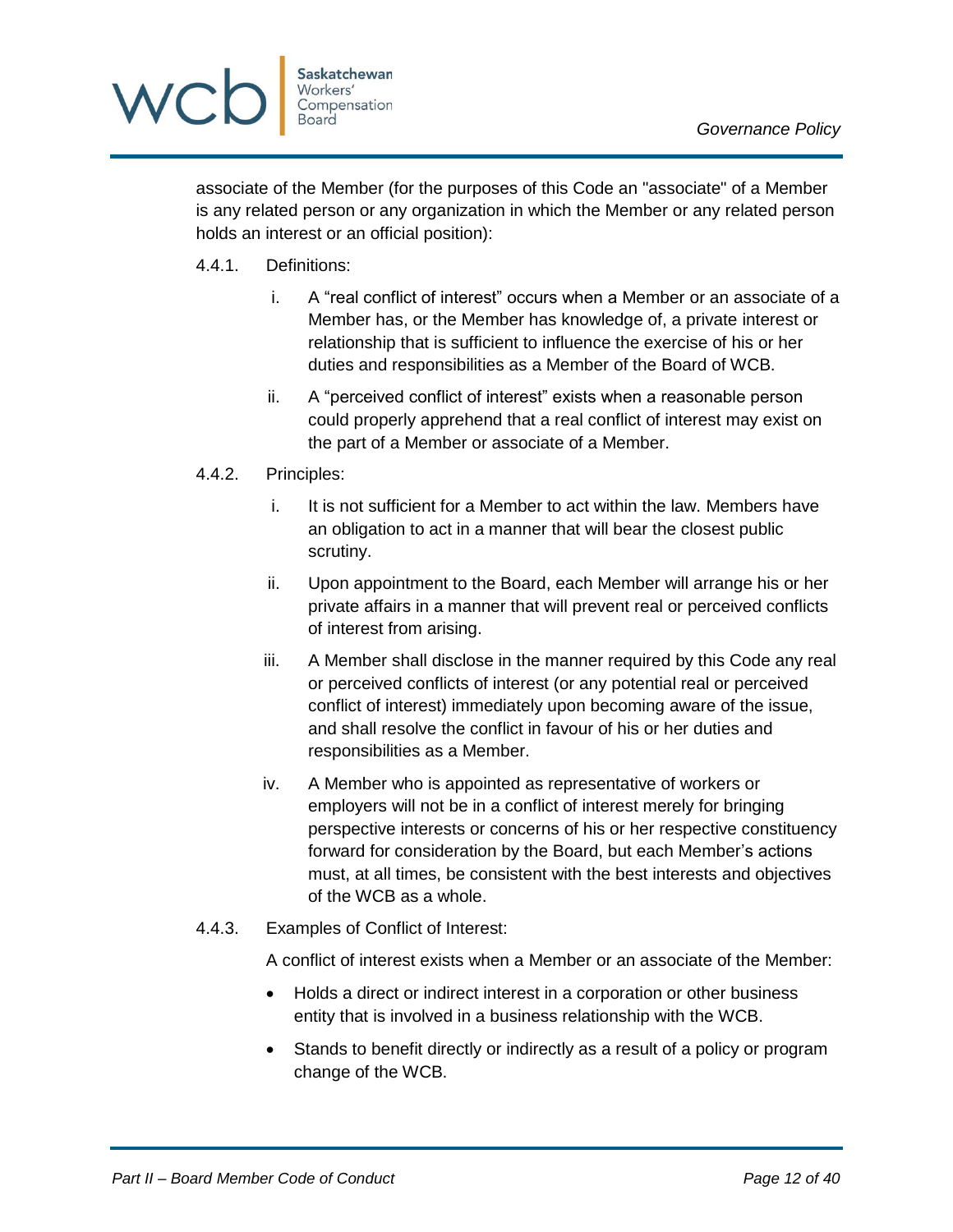

- Directly or indirectly takes advantage of a WCB policy, program or contractual initiative in a manner in which the general public is not able to similarly participate; or
- Allows a person in a non-arm's length relationship with a Member or an associate of a Member to benefit as a direct result of the relationship with that Member.

The above list is not exhaustive of all conflicts of interest, and Members are encouraged to consult with the Director of Governance and Board Services should they require further direction respecting the existence of, or potential for, a real or perceived conflict of interest.

### <span id="page-12-0"></span>5. **Disclosure**

- 5.1. When a Member other than the Chairperson considers that he or she has a real or perceived conflict of interest, or that there may be a potential for a real or perceived conflict of interest, with respect to a particular issue, that Member will, immediately upon becoming aware of the issue, declare the conflict to the Chairperson, and provide the Chairperson with all relevant information. If the Chairperson is the Member with the conflict of interest issue, the Chairperson will, immediately upon becoming aware of the issue, declare the conflict to the other Members and provide them with the relevant information.
- 5.2. A Member who identifies a real or perceived conflict of interest, or the potential for a real or perceived conflict of interest, on the part of another Member will bring his or her concerns to the attention of the Chairperson and request that the conflict be declared.
- 5.3. The remaining Members will determine whether a conflict of interest exists and, if so, the steps to be taken to resolve the conflict. In the event that those remaining Members cannot reach consensus, the matter will be referred for determination to the Director of Governance and Board Services or to outside legal counsel, as the remaining Members may direct. The Member who is the subject of the conflict concern will absent himself or herself during the discussion and decision, and will not attempt to influence the discussion or decision in any way.

### <span id="page-12-1"></span>6. **Duty of Care**

6.1. A Member must exercise the care, diligence and skill in the performance of his or her duties as a Member that a reasonably prudent person would exercise in comparable circumstances.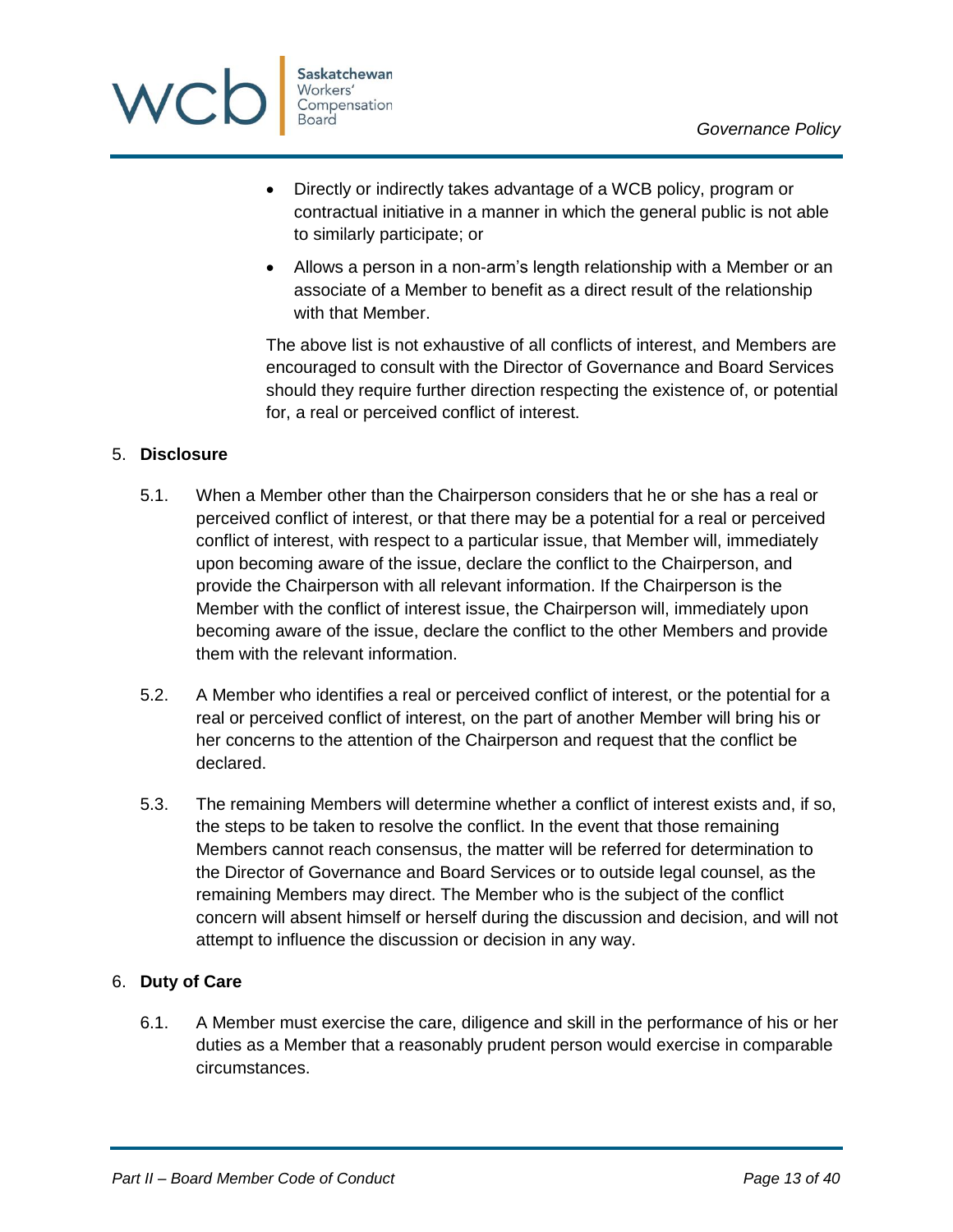

### <span id="page-13-0"></span>7. **Duty of Diligence**

- 7.1. Full-time Members are appointed to carry out their dual governance and appeal and adjudicative responsibilities. Part-time Members are appointed to carry out their governance duties.
- 7.2. Members will commit the time and effort required to effectively perform all of their duties, to maintain the high level of competence and knowledge required to discharge those duties, and to ensure that the work of the Board can be done in a timely and efficient manner. Members will demonstrate a commitment to carry out the business of the Board in a conscientious manner that is consistent with the best interest of the WCB. Each will demonstrate a disciplined approach with respect to such matters as attendance, punctuality, norms of good conduct, adequate preparation and engaged participation, in all duties of the Member.
- 7.3. A Member shall advise the Board at the first available opportunity if the Member, for any reason including failure to meet attendance requirements, no longer meets the requirements for membership to the Board under the Act, the Regulations or the Governance Policy.

### <span id="page-13-1"></span>8. **Participation in meetings**

8.1. Members will attend meetings regularly and be adequately prepared to participate meaningfully in discussions. If a Member is absent from three or more consecutive meetings of the Board without express authorization of the Chair, this may result in a recommendation being made by the Chair to the Minister for the removal of that Member from the Board.

### <span id="page-13-2"></span>9. **Additional Ethical Guidelines**

- 9.1. In fulfilling their duties and obligations, Members should adhere to the following guidelines:
- 9.2. Members may act in their official role to assist organizations or persons in their dealings with the WCB by referring the organization or person to the CEO.
- 9.3. A Member must not use corporate property or services to pursue his or her private interests, or the interests of an associate. Corporate property includes real and tangible items such as land, buildings, furniture, fixtures, equipment and vehicles and intangible items such as data, computer systems, reports, information, corporate opportunities, proprietary rights, patents, trademarks, copyrights, logos, names and reputation.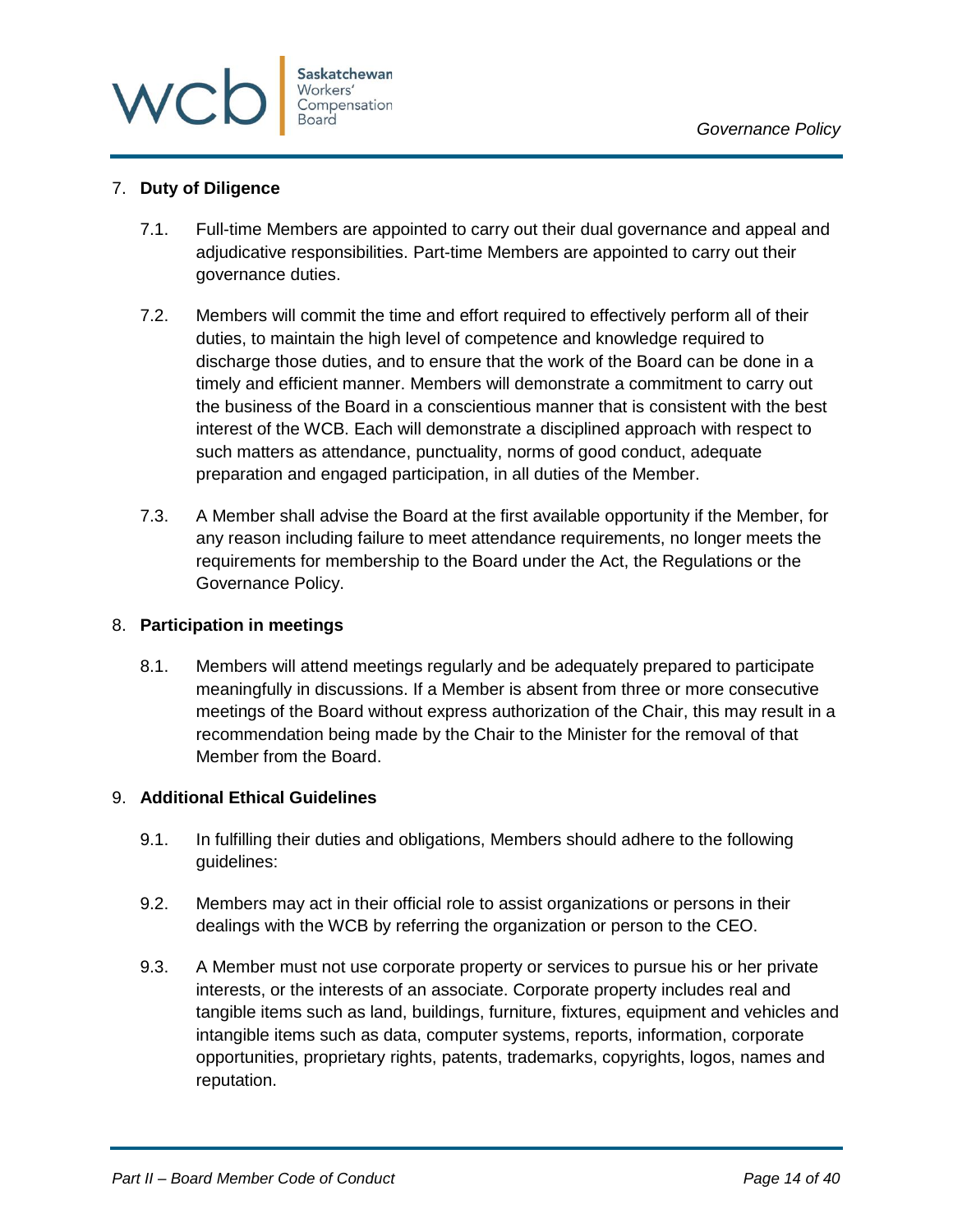

- 9.4. Members must not solicit or accept benefits, entertainment or gifts in exchange for, or as a condition of, the exercise of their duties, or as an inducement for performing an act associated with the Members' duties or responsibilities with the WCB.
- 9.5. A representative Member is encouraged to avail himself or herself of opportunities to maintain awareness of his or her constituency's views and concerns and to communicate relevant views or concerns to the Board. Representative Members may acquire and retain Memberships in any organization devoted to the interests of workers or employers, generally, and may attend public functions of such organizations. However, high-profile roles such as those involving executive responsibility or political activity shall be declined.

### <span id="page-14-0"></span>10. **Collegial Responsibilities**

10.1. The conduct and language of Members, in the workplace and in public, must meet acceptable social standards and must contribute to a positive work environment. A Member's conduct must not compromise the integrity of the WCB.

### <span id="page-14-1"></span>11. **Breach of Code**

- 11.1. Breach of the Code of Conduct may result in disciplinary action. This may include, but is not limited to, written reprimand or temporary suspension of duties.
- 11.2. Whether or not a breach has occurred will be determined by the Members not in breach. Sanctions may include a recommendation for dismissal to the Minister responsible for the WCB.

### <span id="page-14-2"></span>12. **Implementation**

- 12.1. Each Member must adhere to the standards described in this Code of Conduct and to the standards set out in all applicable policies, guidelines or legislation.
- 12.2. Integrity, honesty and trust are essential elements of the WCB's success. Any Member who identifies a possible breach of this Code of Conduct has a responsibility to report it to the Chairperson, or in the case of such conduct by the Chairperson, to report it to the other Members of the Board.
- 12.3. Conforming to this Code will not absolve the Member of the responsibility to take such additional action as might be necessary to prevent a real or perceived conflict of interest.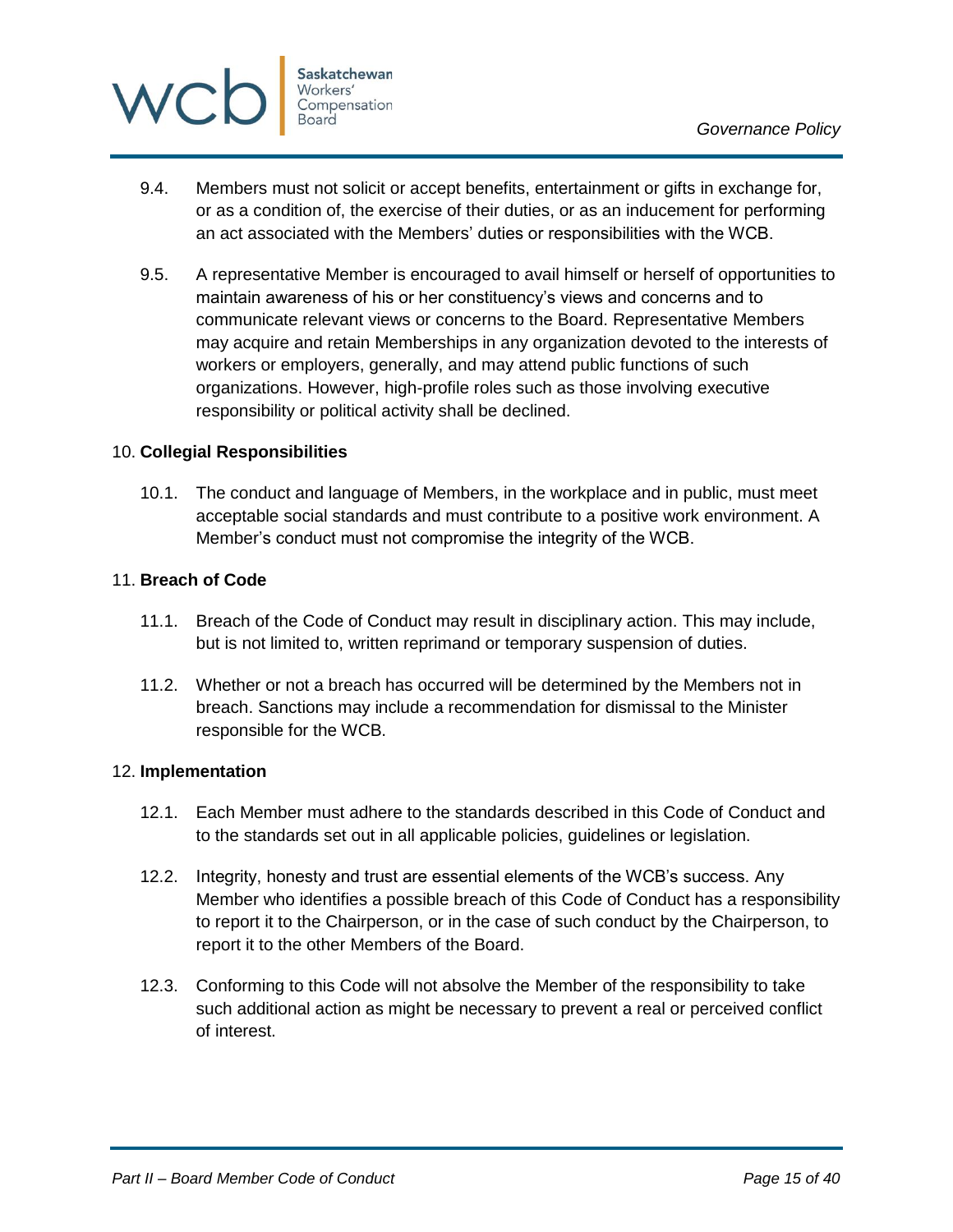

12.4. Annually, the Board will review this Code of Conduct to confirm its adequacy, and each Member shall sign an acknowledgement and agreement that he or she has read and will comply with the terms of the Code.

### <span id="page-15-0"></span>13. **Post-Appointment Conduct**

- 13.1. After a Member ceases to serve on the Board, the Member must continue to observe the duty to protect confidential WCB information, unless the Member has received written authorization from the Board to disclose the information.
- 13.2. A Member who has left the Board shall not take improper advantage of his or her previous Membership on the Board. To that end, former Members must not use confidential WCB information or opportunities acquired as a result of their Membership on the Board for personal gain. In addition, no former Member shall, during the one-year period commencing on the date on which the Member ceases to be a Member of the Board, (a) make any representation to the Board, or to any Member or any employee of the WCB, or (b) be a party to or entitled to any benefit under a contract awarded by the WCB.

### <span id="page-15-1"></span>14. **Where to Seek Clarification**

14.1. The Chairperson or the Director of Governance and Board Services will provide guidance on any matter dealt with in this Code of Conduct. The Chairperson may, at his or her discretion, and will at the request of a Member seek the advice of outside counsel on any matters related to this Code, on which clarification or advice may be required.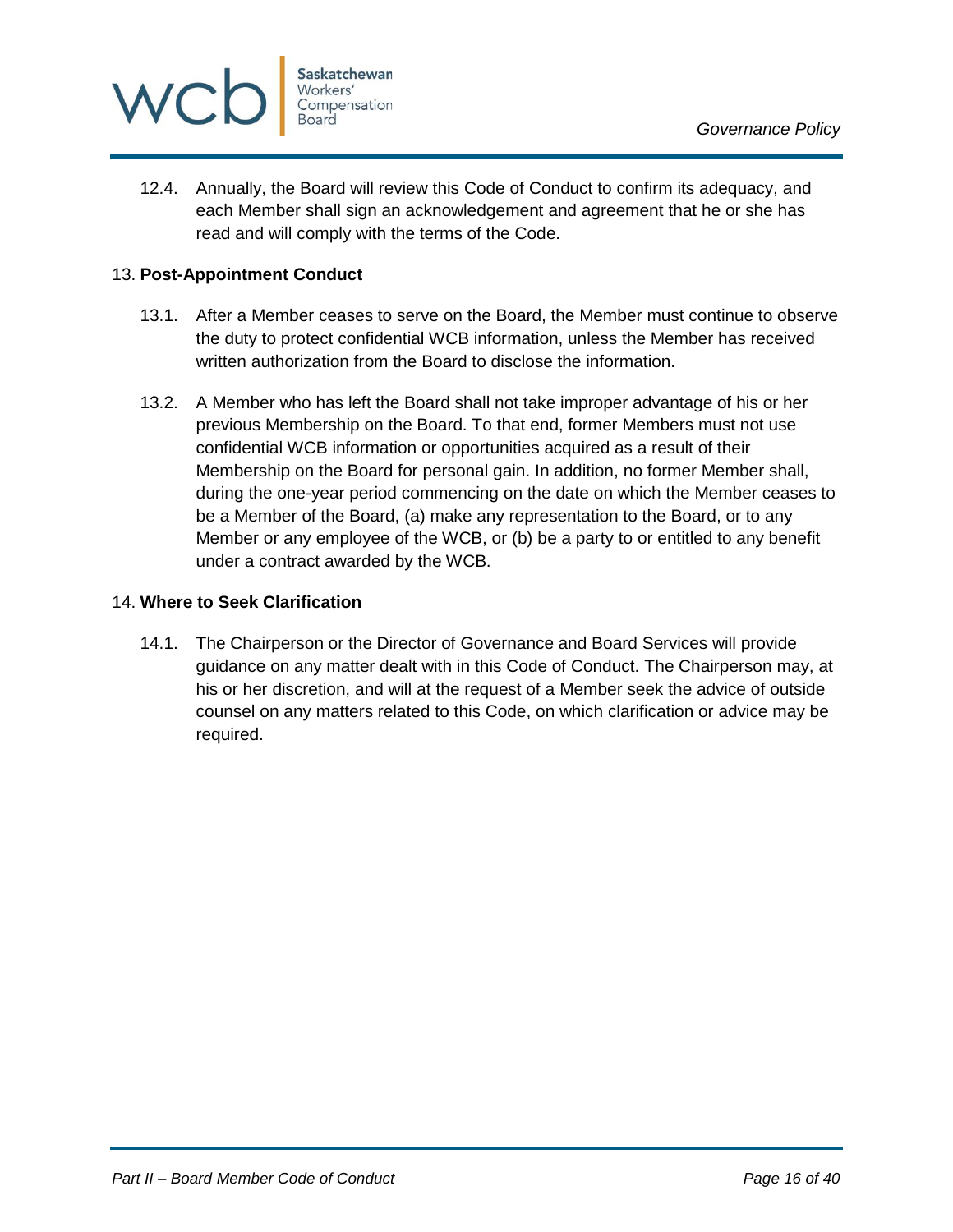

# <span id="page-16-0"></span>**Part III – Chairperson Terms of Reference**

### <span id="page-16-1"></span>1. **Main Responsibilities**

1.1. The Chairperson of the Board is expected to lead governance of the Workers' Compensation Board ("WCB") (a) by fostering effective oversight of the affairs of the WCB so the Board is properly organized and functions effectively, and so that the Board Members fulfill their obligations and responsibilities, and (b) by setting the "tone" for the Board and its Members so as to foster ethical and responsible decision making and behaviour, appropriate oversight of management and adherence to good governance practices.

### <span id="page-16-2"></span>2. **Chairperson Specific Accountabilities**

In order to fulfill those responsibilities, in addition to the responsibilities set forth in the Board Member Terms of Reference, the Chairperson shall:

- 2.1. Chair all committee meetings and be a voting member.
- 2.2. Call and preside at meetings of the Board at least quarterly and approve draft meeting minutes for submission to the Board.
- 2.3. Annually recommend to the other Members of the Board, the members for appointment to each committee, based upon skill sets, expressions of interest and input from other committee members. The Board will formally approve the appointments to each committee.
- 2.4. In consultation with the other Members of the Board, work with the CEO to plan the annual calendar for Board meetings and Board meeting agendas so that they provide an effective framework for the Board to fulfill its stewardship responsibilities.
- 2.5. Coordinate with the CEO so that matters to be considered at Board meetings are presented in a manner which provides relevant information to Board Members in a timely and effective fashion, and so that there is appropriate opportunity for discussion.
- 2.6. Act as a liaison between the Members of the Board and the CEO so that (a) the boundaries between the Board Member and management responsibilities are well understood and respected, (b) management understands the role and accountabilities of Board Members and their obligation to monitor operations performance by questioning and discussions, (c) relationships between the Board Members and management are conducted in a professional and constructive manner, and (d) any concerns or issues raised by Board Members or the CEO in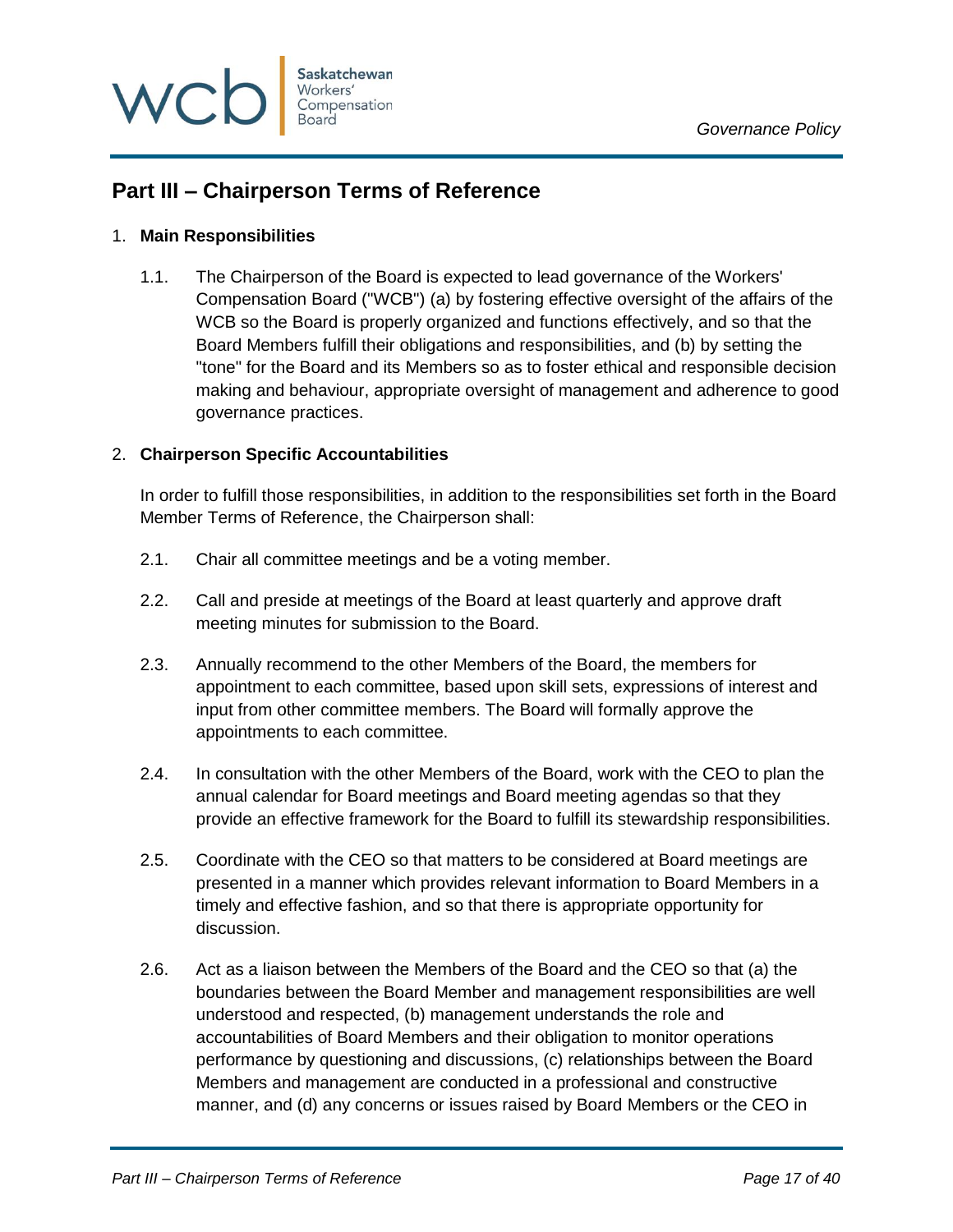

respect of governance or the affairs of the Board are addressed promptly and effectively.

- 2.7. Interact with the CEO on governance, performance and other issues, provide feedback to the CEO and act as a sounding board with respect to ongoing accountability, relationships and other issues.
- 2.8. Leads governance, so that (a) the Board fulfills its stewardship responsibilities of the governance of the Board as stipulated in the Act and in Charters, Terms of Reference, policies, guidelines and protocols established by the Board, and (b) the WCB's governance structures and processes continue to reflect relevant emerging good governance practices.
- 2.9. Oversee compliance by the Members of the Board with the Board Member Code of Conduct.
- 2.10. Coordinate the communication activities of the Board, including in particular by (a) playing an ambassadorial role (including planning and participating in outreach activities) so that the mission and work of the Board are well understood by the Saskatchewan public, (b) in consultation with the other Members of the Board and the CEO, engaging in discussions with employer and labour organizations, and (c) ensuring that communications of the Chairperson, Board Members and management are consistent and are designed to enhance the public reputation of the WCB.
- 2.11. Lead the annual Board self-assessment of its effectiveness and governance practices.
- 2.12. Together with the CEO, represent the WCB in respect of its participation in WorkSafe Saskatchewan and other joint programs designed to foster injury prevention and workplace safety, and work with the CEO to ensure that appropriate information is provided to the Board in respect of WorkSafe Saskatchewan and such other programs.
- 2.13. Meet any other statutory obligations inherent in the holding of the position of Chairperson, including by serving as the designated officer to receive and manage disclosure from the WCB employees in accordance with the Public Interest Disclosures Act and privacy legislation.
- 2.14. Maintain oversight in respect of expense accounts of the CEO.
- 2.15. Act as the liaison between the Board and the Government of Saskatchewan, through the Minister responsible for the administration of *The Workers' Compensation Act,*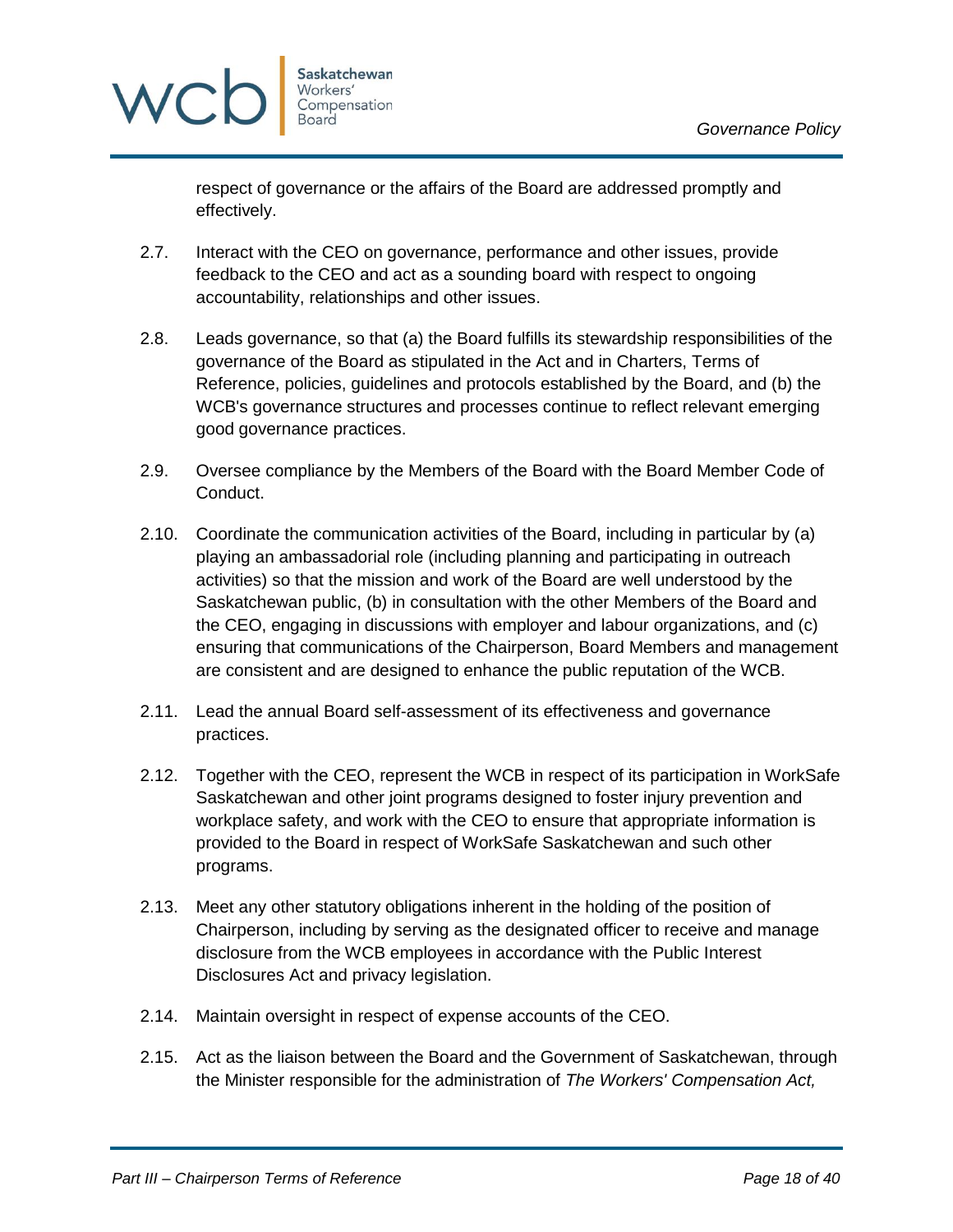

*2013*, on matters relating to its legislative authority, policies, practices and operations.

2.16. Review and respond to inquiries for notices of intention to investigate by the Provincial Ombudsman and the Office of the Information and Privacy Commissioner, and advise the CEO.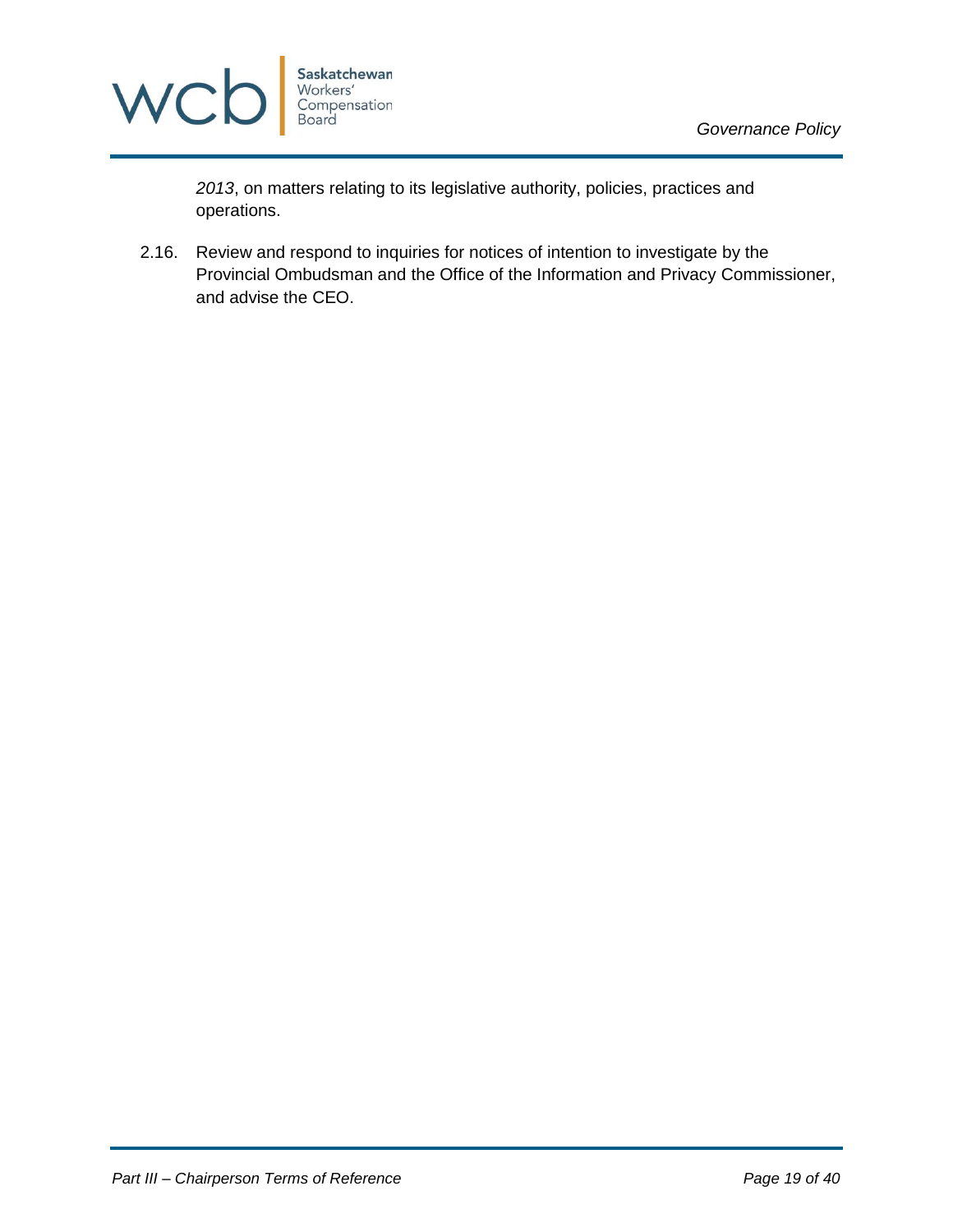

# <span id="page-19-0"></span>**Part IV – Board Member Terms of Reference**

### <span id="page-19-1"></span>1. **Main Responsibilities**

- 1.1. The Members of the WCB have a responsibility under *The Workers' Compensation Act, 2013* (the "Act") to carry out their duties in a manner consistent with the intent and objectives of the Act. The Members fulfill this role through:
	- 1.1.1. Strategic leadership of the WCB to ensure the delivery of high quality services to workers and employers, and the protection of the public interest.
	- 1.1.2. Effective stewardship of the resources of the WCB, including oversight of the Fund continued by the Act.
	- 1.1.3. Effective oversight of the WCB and its financial and operational performance.
	- 1.1.4. Approval of policies through which the objectives of the Act can be accomplished.
	- 1.1.5. Oversight of enterprise risk management.
	- 1.1.6. Effective engagement with stakeholders.
	- 1.1.7. Demonstrated willingness to hold senior management and themselves accountable for acting both privately and publicly in a manner that is consistent with the Meredith Principles, and WCB's Vision, Mission and Values Statements.
	- 1.1.8. The full-time Members also fulfill their responsibilities through performance of their appeal and adjudicative functions, in accordance with the Act, the regulations, other applicable laws, and the rules of natural justice.
- 1.2. The Members fulfill their responsibilities through their work as Members of the WCB's Board and its committees.
- 1.3. For clarity, the responsibilities of Members described in these terms of reference apply to all Members of the WCB, including the Chairperson of the Board. The responsibilities of the full-time Members described in these terms of reference apply to those Members having an appeal and adjudicative function in accordance with the Act.
- 1.4. In these terms of reference, a distinction is made between those matters in respect of which the approval of the Board Members is required and those in which the Board Members are to provide ongoing oversight but without a mandatory approval responsibility. Where the Specific Accountabilities set forth below specify that Board Members are to "review and advise" the CEO, it is intended that the decision-making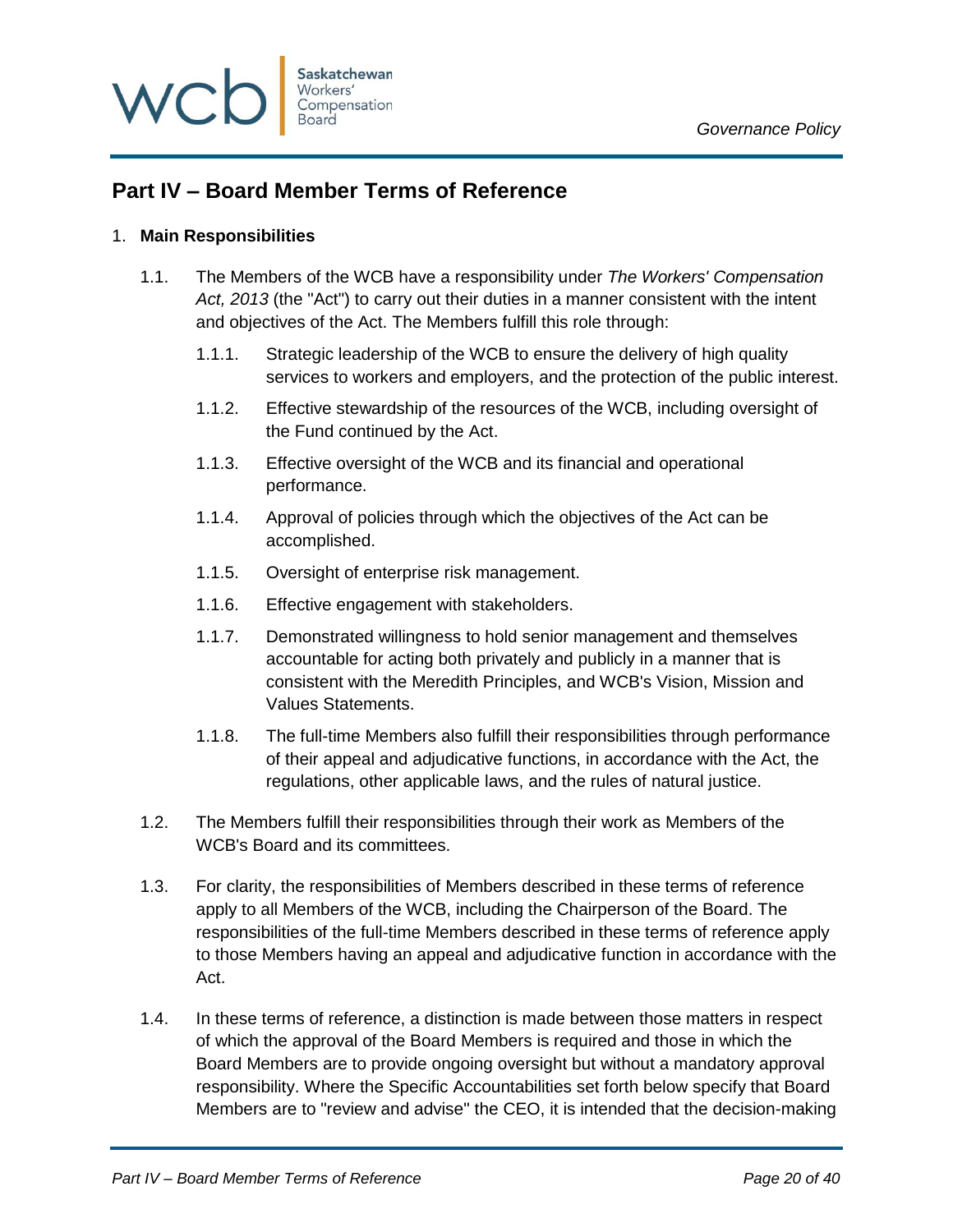

authority regarding process rests with the CEO, but that the Board Members will perform their oversight responsibilities.

### <span id="page-20-0"></span>2. **Board Member Specific Accountabilities**

In order to fulfill those responsibilities, the Board Members shall:

- 2.1. Governance Responsibilities
	- 2.1.1. Approve Governance Guidelines.
	- 2.1.2. Approve Terms of Reference for the Board Members, Board Chairperson and CEO.
	- 2.1.3. Approve Charters for the Executive Committee, Audit Committee, the Investment Committee and the Transformation Oversight Committee.
	- 2.1.4. Approve, and review annually, a Board Member Code of Conduct.
	- 2.1.5. Review and advise the CEO on the organizational Code of Conduct.
	- 2.1.6. Review and advise the CEO with respect to the culture of the WCB and satisfy itself as to organizational integrity, including the "tone at the top".
	- 2.1.7. Review any report of the Provincial Ombudsman in respect of complaints relating to WCB.
	- 2.1.8. Review reports from the Fair Practices Officer.
	- 2.1.9. Fulfill responsibilities outlined in committee charters and the Board Member Terms of Reference.
	- 2.1.10. Maintain an awareness of emerging best governance practices for adoption by the Board.
	- 2.1.11. Participate in ongoing governance education.
	- 2.1.12. Develop, and review annually, an orientation program for new Board Members.
	- 2.1.13. Establish protocols for significant governance operating matters, including in respect of meeting practices.
	- 2.1.14. Approve recommendations for change to the Act or the regulations to improve the WCB's effectiveness.
	- 2.1.15. Conduct an annual self-assessment of the Board's governance practices, procedures and effectiveness with a view to continuous improvement.
- 2.2. Organizational Direction and Performance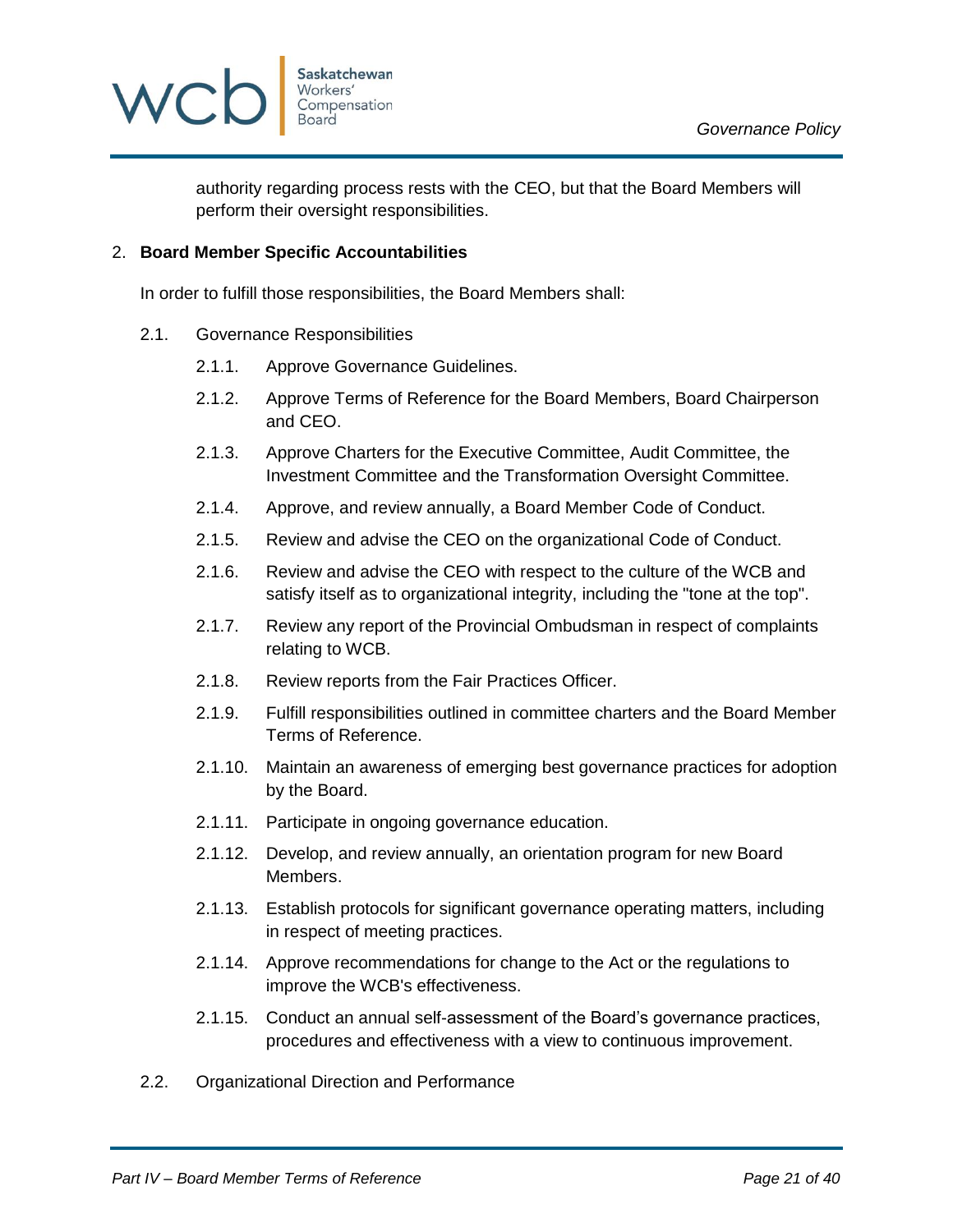



- 2.2.1. Approve the Strategic Plan, Employer Premium Rates and the Annual Administrative and Capital Budgets.
- 2.2.2. Review and advise the CEO on the Operational Plan.
- 2.2.3. Approve the Vision, Mission and Values Statements of the WCB.
- 2.2.4. Review and advise the CEO in respect of management and information systems that support the Board's decision-making and accountability requirements.
- 2.2.5. On the recommendation of the Executive Committee, approve policies and make them available to the public.
- 2.2.6. Approve strategic and corporate performance measures.
- 2.2.7. Monitor organizational performance, including by reference to the True North scorecard, and monitor the corrective action taken where necessary.
- 2.2.8. Approve corporate social responsibility policies.
- 2.2.9. Approve the Business Transformation Program's strategic plan and business case.
- 2.3. Corporate Communications
	- 2.3.1. Monitor the implementation of the annual communication plan, including discussing significant emerging communication issues (including those relating to social media) with the CEO.
	- 2.3.2. Approve and comply with a corporate communication protocol.
- 2.4. Human Resource Management and Performance
	- 2.4.1. Appoint the CEO and, annually, discuss matters relevant to CEO succession.
	- 2.4.2. Set the CEO's salary and authority limits.
	- 2.4.3. Annually, approve CEO performance objectives and evaluate CEO performance.
	- 2.4.4. Review and advise the CEO on executive appointments and salary ranges.
	- 2.4.5. Review and advise the CEO on executive performance objectives and executive performance.
	- 2.4.6. Approve collective bargaining mandates and agreements.
	- 2.4.7. Appoint, establish responsibilities of, and monitor the performance of the Fair Practices Officer.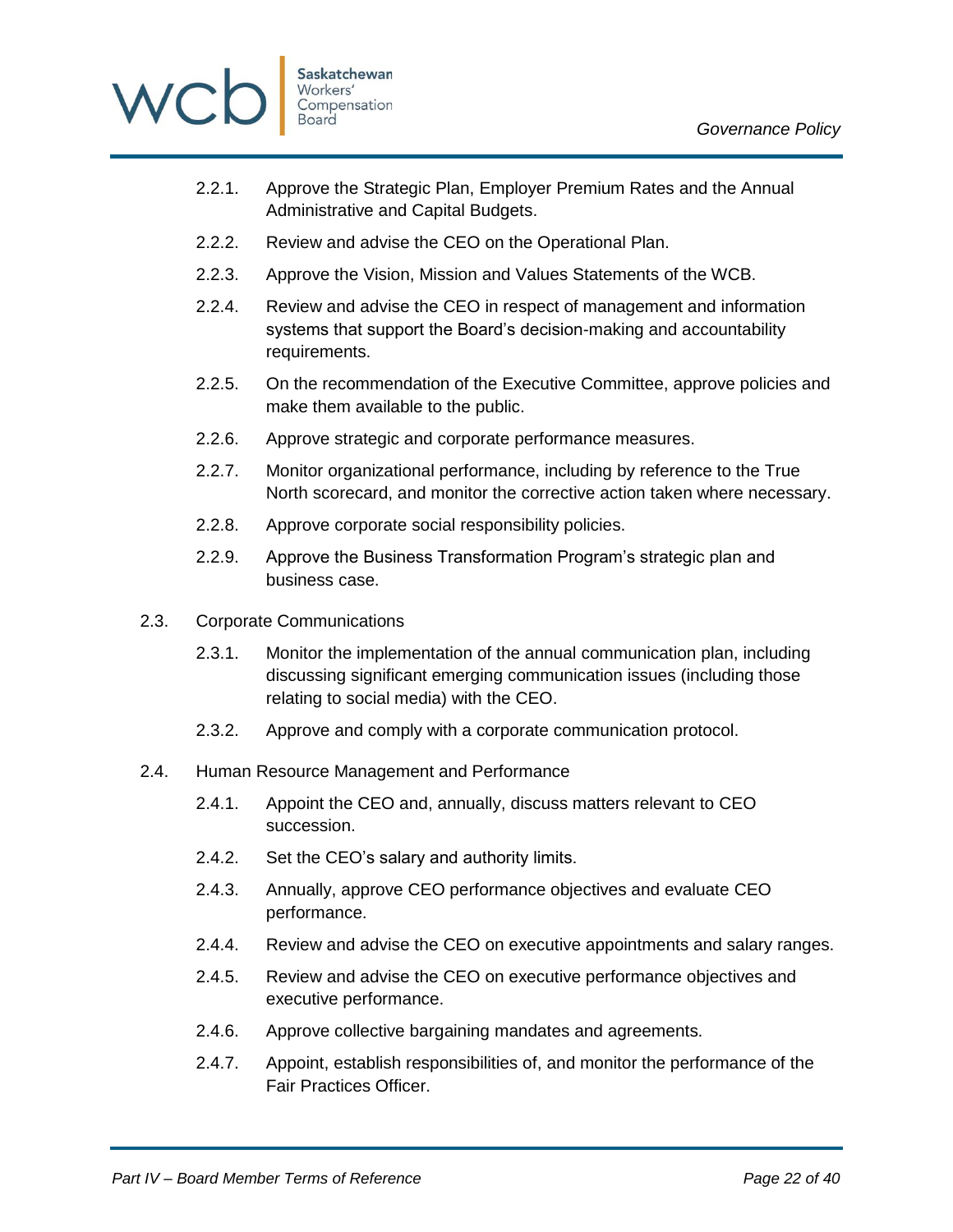

- 2.4.8. Appoint, establish responsibilities of, and monitor the performance of the internal auditor.
- 2.4.9. Appoint, establish responsibilities of, and monitor the performance of the Director of Governance and Board Services.
- 2.5. Financial Management and Performance
	- 2.5.1. On the recommendation of the Audit Committee, approve WCB's annual audited financial statements of the Saskatchewan Workers' Compensation Board.
	- 2.5.2. Approve the Annual Report and the Stakeholder Report.
	- 2.5.3. Recommend the appointment of the external auditor.
	- 2.5.4. Monitor the effectiveness of corporate fiscal policies and internal controls.
	- 2.5.5. Approve asset management strategies for real property, subject to Lieutenant Governor in Council approval where required by legislation.
	- 2.5.6. On the recommendation of the Investment Committee, approve investment management policies.
	- 2.5.7. On the recommendation of the Investment Committee, appoint investment advisors, managers and custodians and monitor ongoing performance of the investment fund.
	- 2.5.8. Monitor the soundness of the employee pension and benefit plans.
	- 2.5.9. Approve classifications of employers by industry groupings.
	- 2.5.10. On the recommendation of the Audit Committee, approve the actuarial assumptions used in the calculation of the benefits liabilities.
	- 2.5.11. Approve the setting of rates for the assessment of employers.
	- 2.5.12. Approve the funding policy, including surplus distribution for employers.
	- 2.5.13. Monitor performance to budget.
	- 2.5.14. On the recommendation of the Transformation Oversight Committee, approve the Business Transformation Program's funding and the associated funding strategy.
- 2.6. Risk Management and Compliance
	- 2.6.1. Provide oversight of the WCB enterprise risk management framework and risk mitigation reporting.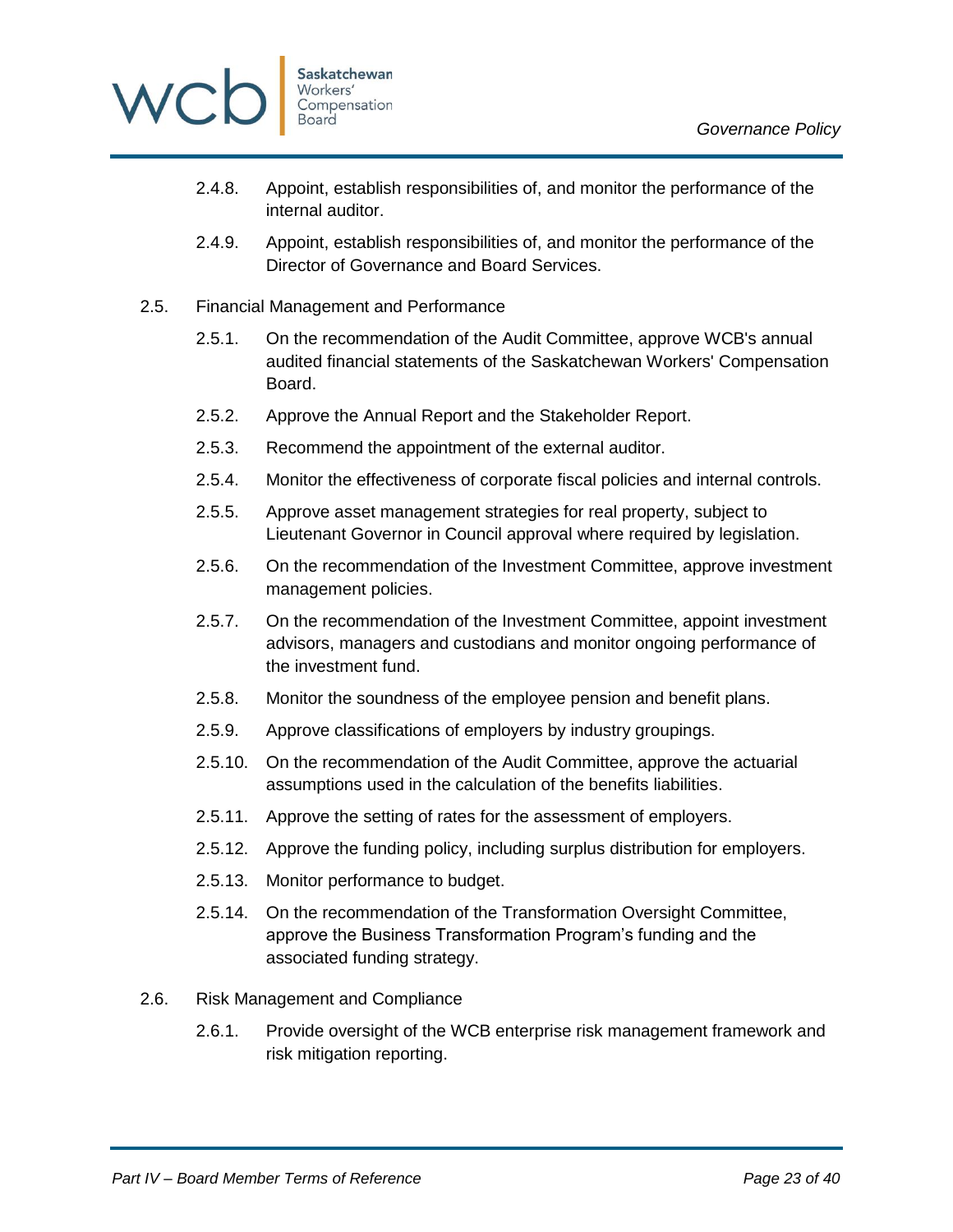

- 2.6.2. Review and advise the CEO on the development of a compliance agenda and monitor compliance with all applicable laws, regulations and contractual obligations.
- 2.7. Appeals to the Board
	- 2.7.1. To fulfill their responsibilities, the full-time Members will:
		- i. Carry out their appeal and adjudicative functions in accordance with the Act, the regulations and other applicable law.
		- ii. Monitor the quality and timeliness of the WCB's appeal and application processes and provide feedback to the Director of Governance and Board Services for improvements if required.
	- 2.7.2. Subsection 9(5) of the Act provides that only the full-time Members are responsible for hearing and deciding appeals to the Board pursuant to the Act.
	- 2.7.3. Section 20 of the Act establishes areas over which the Board has exclusive jurisdiction to determine questions arising pursuant to the Act, some of which include questions arising in the hearing and deciding of appeals to the Board, which is the responsibility of the full-time Board Members only.
	- 2.7.4. In order to provide better clarity of role responsibility between full-time and part-time Board Members, the term "board", in Section 20 of the Act, is to be interpreted as referring to both full and part-time Members when the question to be determined relates to the governance of the Workers' Compensation Board.
	- 2.7.5. Questions to be determined that arise in the hearing and/or deciding of an appeal shall include, but not be limited to, the following:
		- i. Section 169 applications.
		- ii. Medical Review Panel applications.
		- iii. Issues related to the payment out of, or the supplementation of, annuities for workers.
		- iv. Orders and certificates required for collection of overpayments, and
		- v. Order for payment of administrative penalties.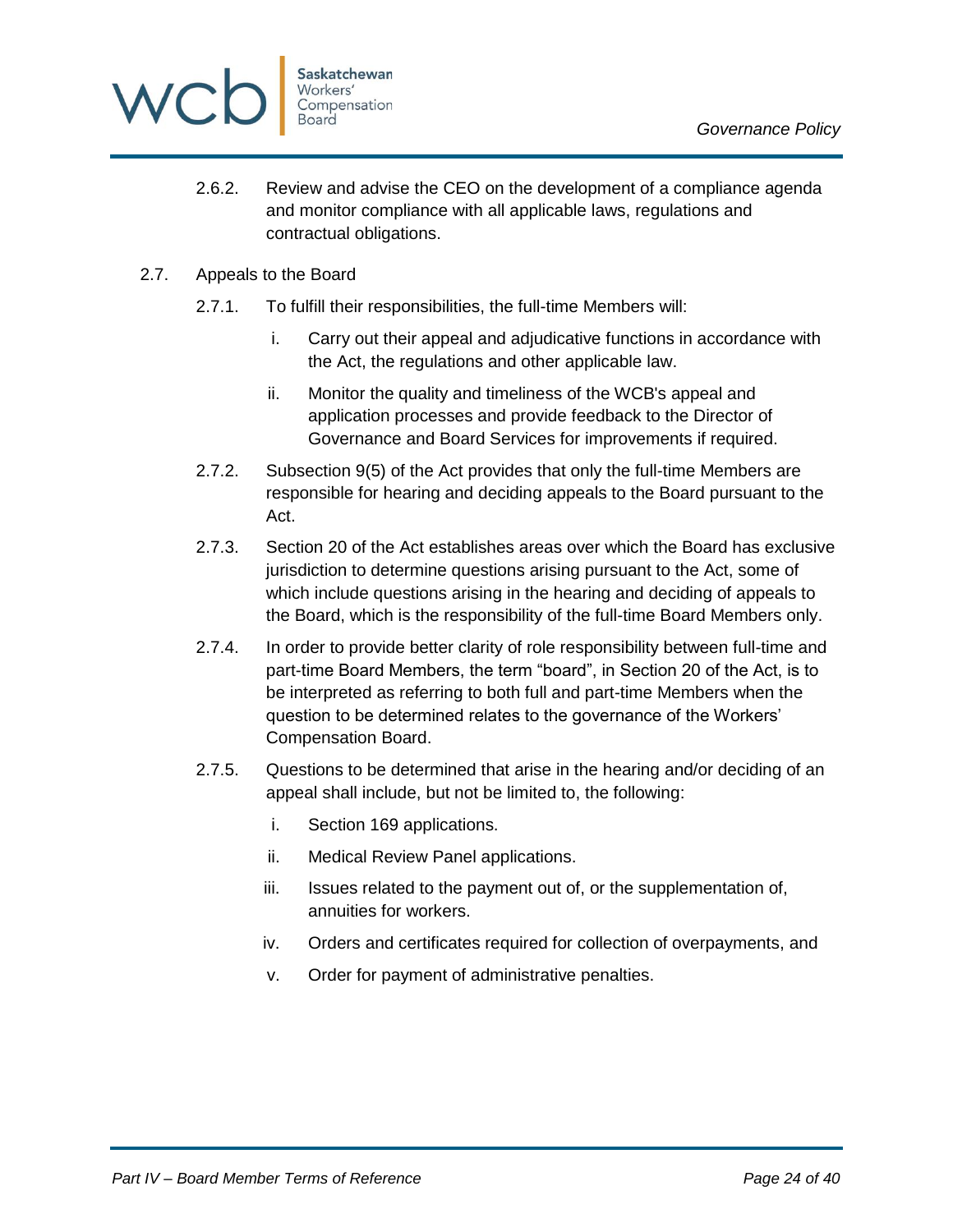

# <span id="page-24-0"></span>**Part V – Chief Executive Officer Terms of Reference**

### <span id="page-24-1"></span>1. **Main Responsibilities**

1.1. The CEO, who is the chief administrative officer of the WCB, is appointed by the Board and is responsible for the leadership and management of the WCB in accordance with the strategies and policies established by the Board. The CEO will manage the operations of the WCB in accordance with the strategic and annual plans, the financial and operational objectives and the policies established by the Board, monitor the results, and accurately report them to the Board of the WCB in a timely way.

### <span id="page-24-2"></span>2. **Specific Accountabilities**

- 2.1. In order to fulfill those responsibilities, the CEO shall:
- 2.2. Governance Responsibilities
	- 2.2.1. Provide leadership to senior management and the WCB staff with respect to integrity, ethical conduct, respect of others and commitment to performance excellence.
	- 2.2.2. Where appropriate, lead cultural change in the organization with the objective of delivering services that are aligned with the WCB's mandate.
	- 2.2.3. Propose legislative changes when appropriate, in consultation with the Board.
	- 2.2.4. Provide comment, as requested by the Board, in respect of the governance structure, documentation, practices and procedures of the WCB.
- 2.3. Organization Direction and Performance
	- 2.3.1. Propose a Strategic Plan, an Annual Report, a Stakeholder Report and Employer Premium Rates for discussion and approval by the Board.
	- 2.3.2. Propose changes, as required, to the Vision, Mission and Values Statements of the WCB, for approval by the Board.
	- 2.3.3. Submit an annual Administrative and Capital Budget for Board approval, supported by an annual Operational Plan.
	- 2.3.4. Authorize the commitment of corporate resources in accordance with the approved budget.
	- 2.3.5. Provide timely, complete and accurate reporting to the Board on progress against strategic and operational objectives.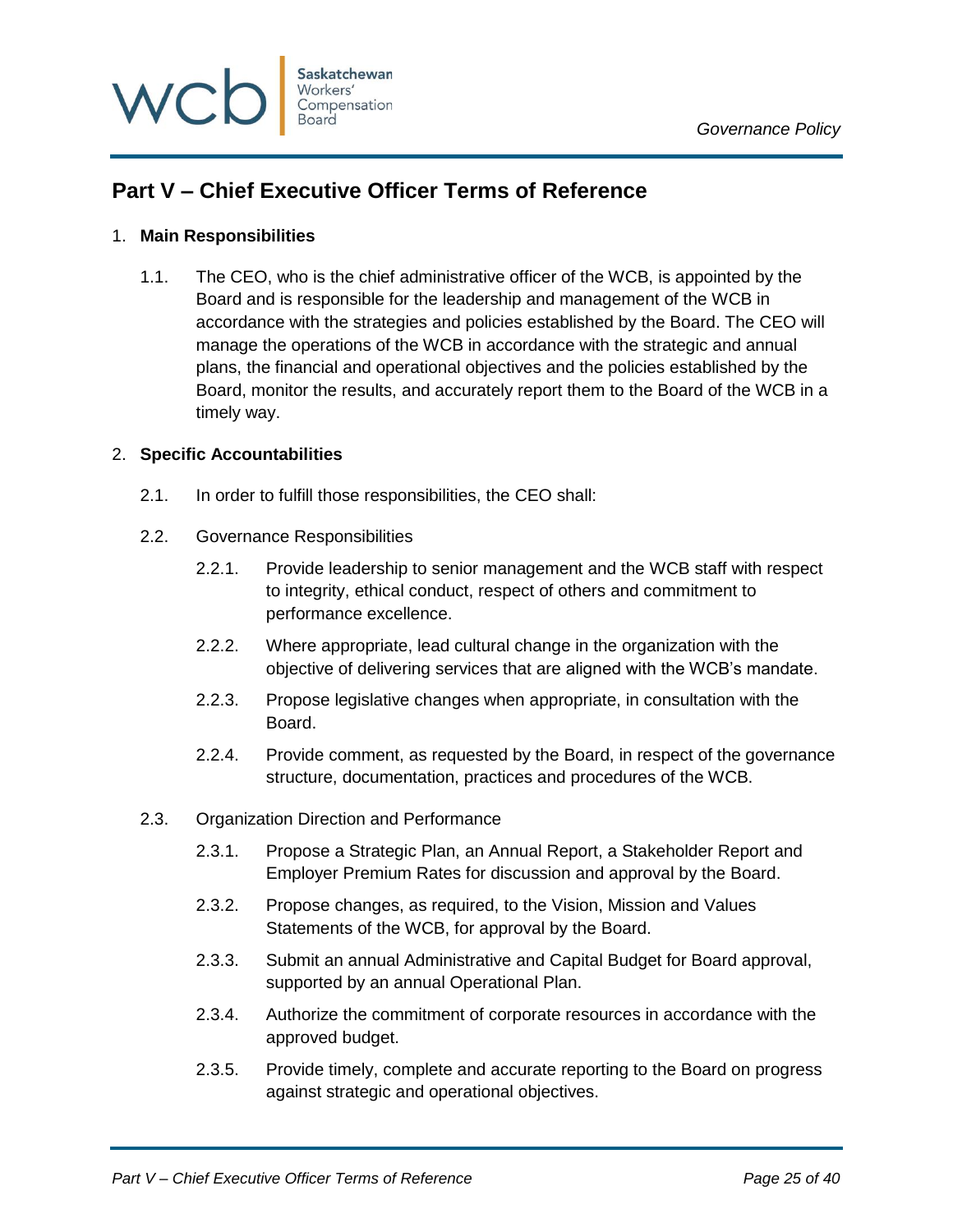

- 2.3.6. In consultation with the Board, establish corporate performance measures with key indicators and required targets.
- 2.3.7. Recommend policies for Board approval through the Executive Committee and develop applicable operating procedures that are consistent with all applicable legislation and the WCB's legislative mandate.
- 2.3.8. Recommend the process for the Board approval of policies through the Executive Committee.
- 2.3.9. Maintain a policy development process that provides for the regular and timely review of each policy and applicable operating procedure, and identify and recommend the amendment of any policies or procedures that are not consistent with legislation, or the WCB's strategic plan or objectives.
- 2.3.10. Propose corporate social responsibility policies for approval by the Board through the Executive Committee.
- 2.4. Corporate Communications
	- 2.4.1. Submit an annual communications plan as a part of the annual Operational Plan.
	- 2.4.2. Identify and implement strategies to build and protect the WCB's public image and credibility and facilitate the accomplishment of its mission.
	- 2.4.3. Represent the WCB publicly in a manner that maintains and enhances relationships with stakeholders.
	- 2.4.4. Advise the Board in a timely fashion of any issues, events or pending matters that may have significant effect on the WCB's relationships with stakeholders, the Minister responsible for the administration of *The Workers' Compensation Act, 2013*, the Saskatchewan Government or the general public, or that may place the resources or reputation of the WCB at risk.
- 2.5. Human Resource Management and Performance
	- 2.5.1. Establish an effective organizational structure that is in keeping with the values and the strategic directions of the WCB and that clearly defines employee responsibilities and authorities.
	- 2.5.2. Oversee the establishment of appropriate human resources policies and practices to create and maintain a positive, productive and innovative work environment within the WCB.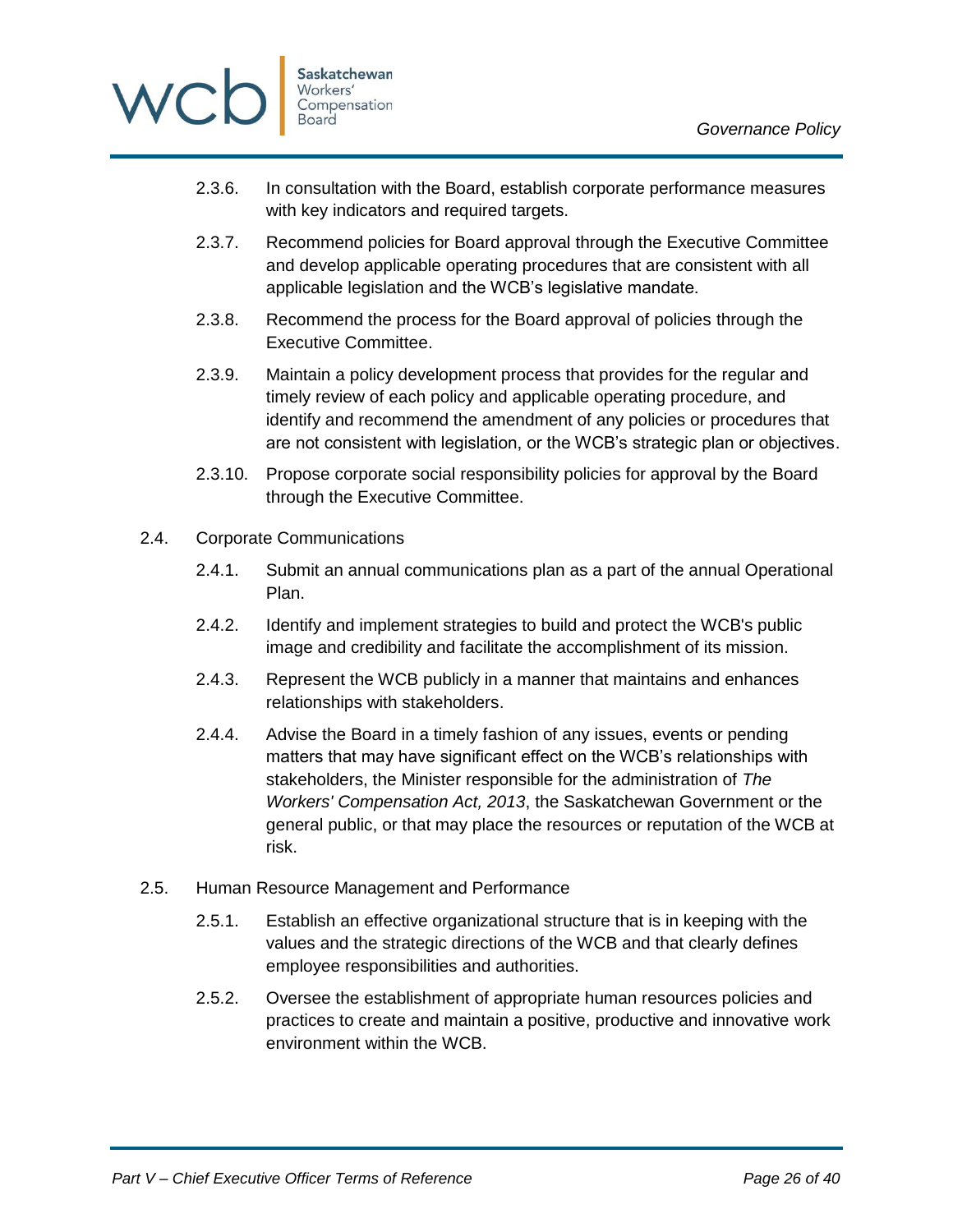

- 2.5.3. Oversee the establishment of processes to employ, train, support, monitor and assess employees to provide for the effective performance of the dayto-day work of the WCB.
- 2.5.4. Recommend collective bargaining mandates and agreements.
- 2.5.5. Select the Executive Management team, establish objectives and benchmarks to measure their performance, and set their compensation, in consultation with the Board.
- 2.5.6. Establish an appropriate program for talent management, including the development and succession of senior management personnel, and review the plan with the Board.
- 2.5.7. Assist the Board by identifying potential internal candidates for succession to the CEO position, including, where relevant, an executive development plan in respect of such persons.
- 2.6. Financial Management and Performance
	- 2.6.1. Together with the Chief Financial Officer (CFO), attest to the accuracy of, and recommend the approval of, the WCB's annual audited financial statements.
	- 2.6.2. Establish adequate internal controls and management information systems to safeguard the WCB's assets and to achieve the WCB's strategic objectives and conform with prudent management practices.
	- 2.6.3. Recommend investment management policies in respect of the Fund and the appointment of consultants, advisors, managers and custodians.
	- 2.6.4. Recommend classifications of employers by industry groupings, rates to be set for the assessment of the employer and rate rebates for employers.
- 2.7. Risk Management and Compliance
	- 2.7.1. Identify, monitor and manage the principal risks facing the WCB and develop strategies to adequately respond to those risks.
	- 2.7.2. Monitor compliance with applicable legislation, regulations and the WCB policies.

### <span id="page-26-0"></span>3. **General**

3.1. In addition to the specific accountabilities set forth above, the CEO shall support the Board Members in the performance of their accountabilities (as set forth in the Board Member Terms of Reference) by the provision of appropriate information and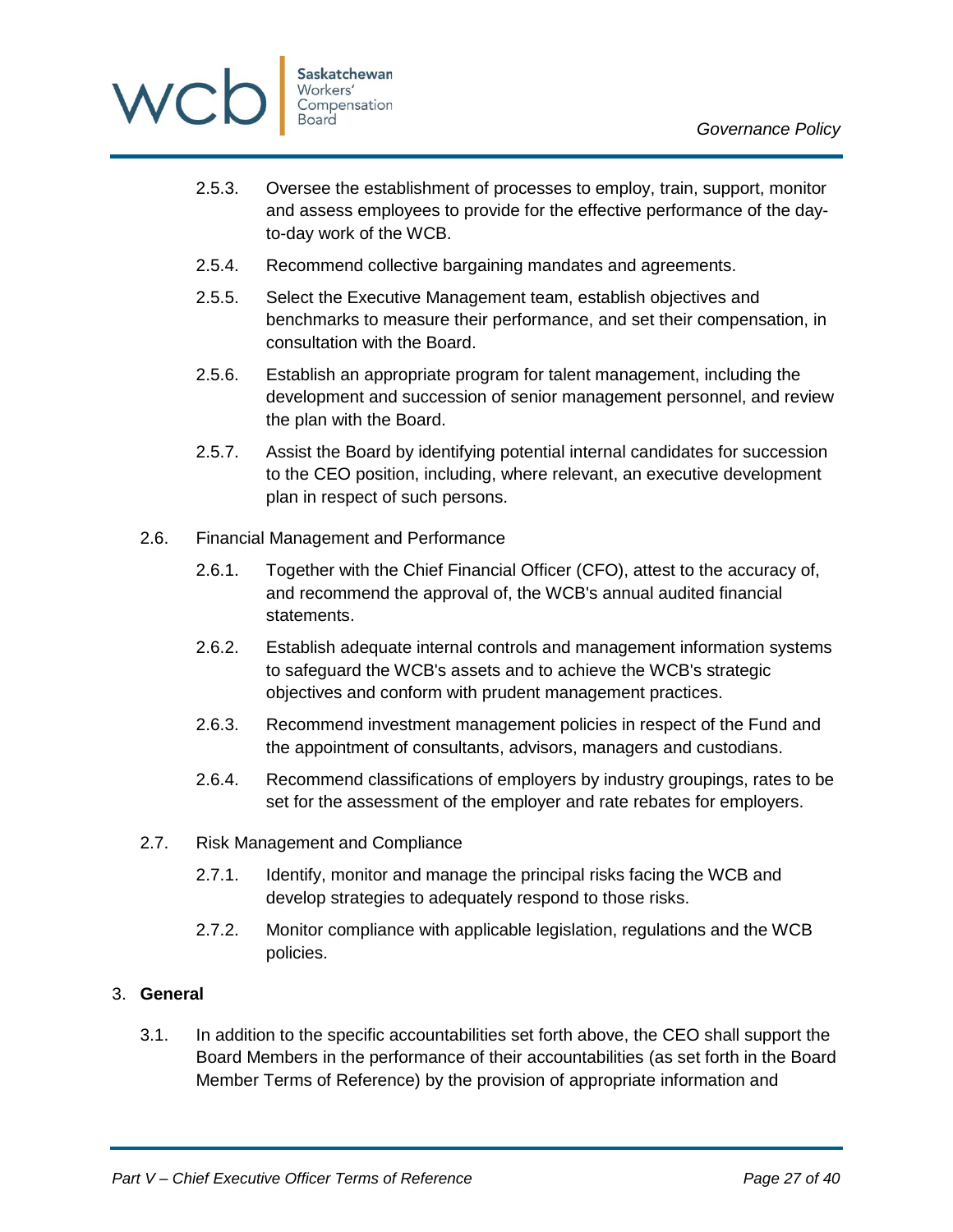

recommendations and, in addition, the CEO shall perform such other functions as may be delegated, from time to time, by the Board.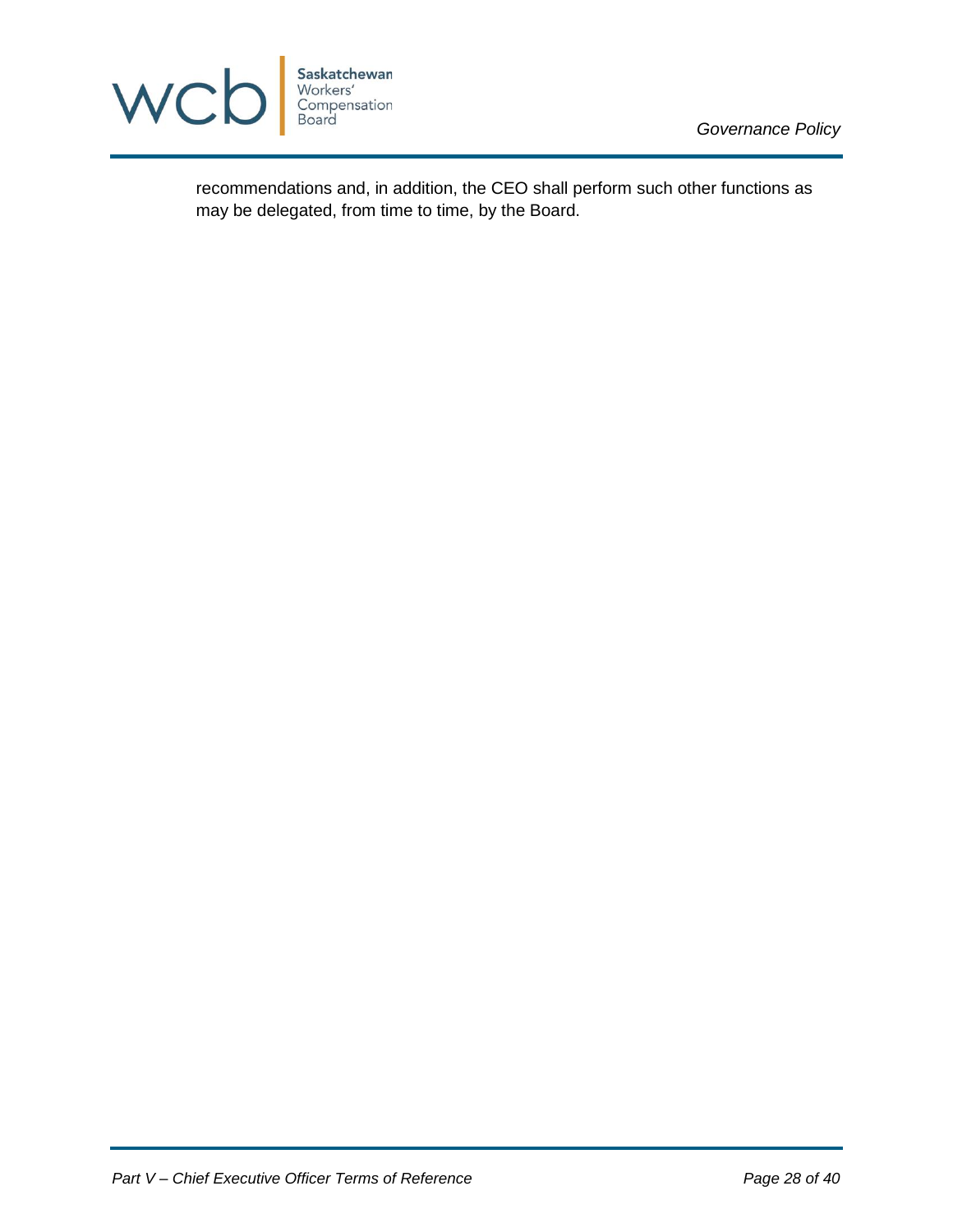

# <span id="page-28-0"></span>**Part VI – Committees**

### <span id="page-28-1"></span>1. **Role**

- 1.1. Standing committees are established to support the Board in fulfilling its key governance responsibilities. The standing committees, to which the Board delegates certain responsibilities, are:
	- 1.1.1. Executive Committee.
	- 1.1.2. Investment Committee.
	- 1.1.3. Audit Committee.
	- 1.1.4. Transformation Oversight Committee.
- 1.2. The responsibilities of the committees are set forth in committee charters describing the purpose, composition, processes and specific duties of each committee. The establishment of these committees ensures that the important specialized functions described in the committee charters receive focused attention, employing best practices and with needed external expertise.

### <span id="page-28-2"></span>2. **Committee Membership**

- 2.1. Each committee shall consist of a minimum of 3 Members of the Board, to a maximum of 5 Members.
- 2.2. Membership on each committee shall be for a term of one year, renewable at the direction of the Board.
- 2.3. Membership terms for each committee will be structured in staggering terms of service.
- 2.4. On each committee, the number of Members who are representatives of employers, and the number of members who are representatives of workers, shall be equal to ensure a structure that is consistent with the Meredith Principles.
- 2.5. Only full-time Members shall be eligible for appointment to the Business Transformation Oversight Committee to ensure consistency of oversight for the duration of the plan.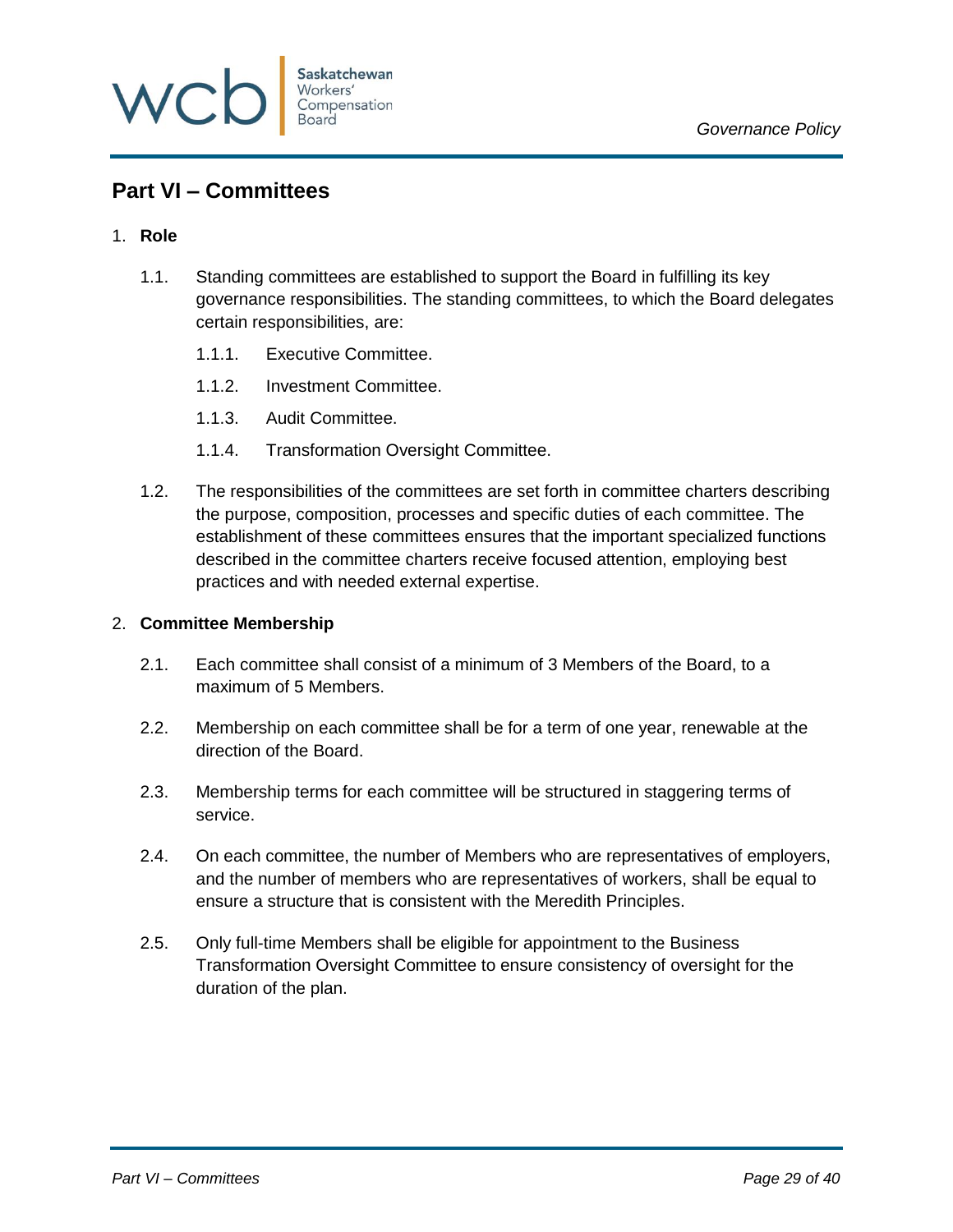

# <span id="page-29-0"></span>**Part VII – Executive Committee**

### <span id="page-29-1"></span>1. **Mandate**

- 1.1. The Executive Committee is appointed by the Board of the WCB to assist it in fulfilling its governance responsibilities in relation to:
	- 1.1.1. Policy directives.
	- 1.1.2. Governance.
	- 1.1.3. Strategic planning.
	- 1.1.4. Corporate objectives.
	- 1.1.5. General customer service updates, and
	- 1.1.6. Other topics as necessary.
- 1.2. The Act recognizes the authority of the Board to approve policy directives that form the basis of action performed or decisions made under the Act. Through policy directives, the Board may delegate and of their powers and functions to WCB staff.
- 1.3. The role of the Executive Committee is to monitor the ongoing administration of WCB (i.e., policies, initiatives, management priorities and other matters).

### <span id="page-29-2"></span>2. **Executive Committee Composition and Process**

- 2.1. The Executive Committee shall consist of:
	- 2.1.1. Full-time Board Members.
	- 2.1.2. CEO.
	- 2.1.3. Director of Governance and Board Services.
	- 2.1.4. General Counsel.
	- 2.1.5. Manager of Corporate Policy and Legislative Inquiries.
	- 2.1.6. As required, other senior management to provide additional expertise in respect of the matters coming before the committee.
- 2.2. A majority of the Board Members shall constitute a quorum.
- 2.3. All members of the committee shall understand the issues facing WCB and WCB customers and be conversant with policy directives.
- 2.4. The Executive Committee shall meet every month or as circumstances dictate, at the call of the Chairperson.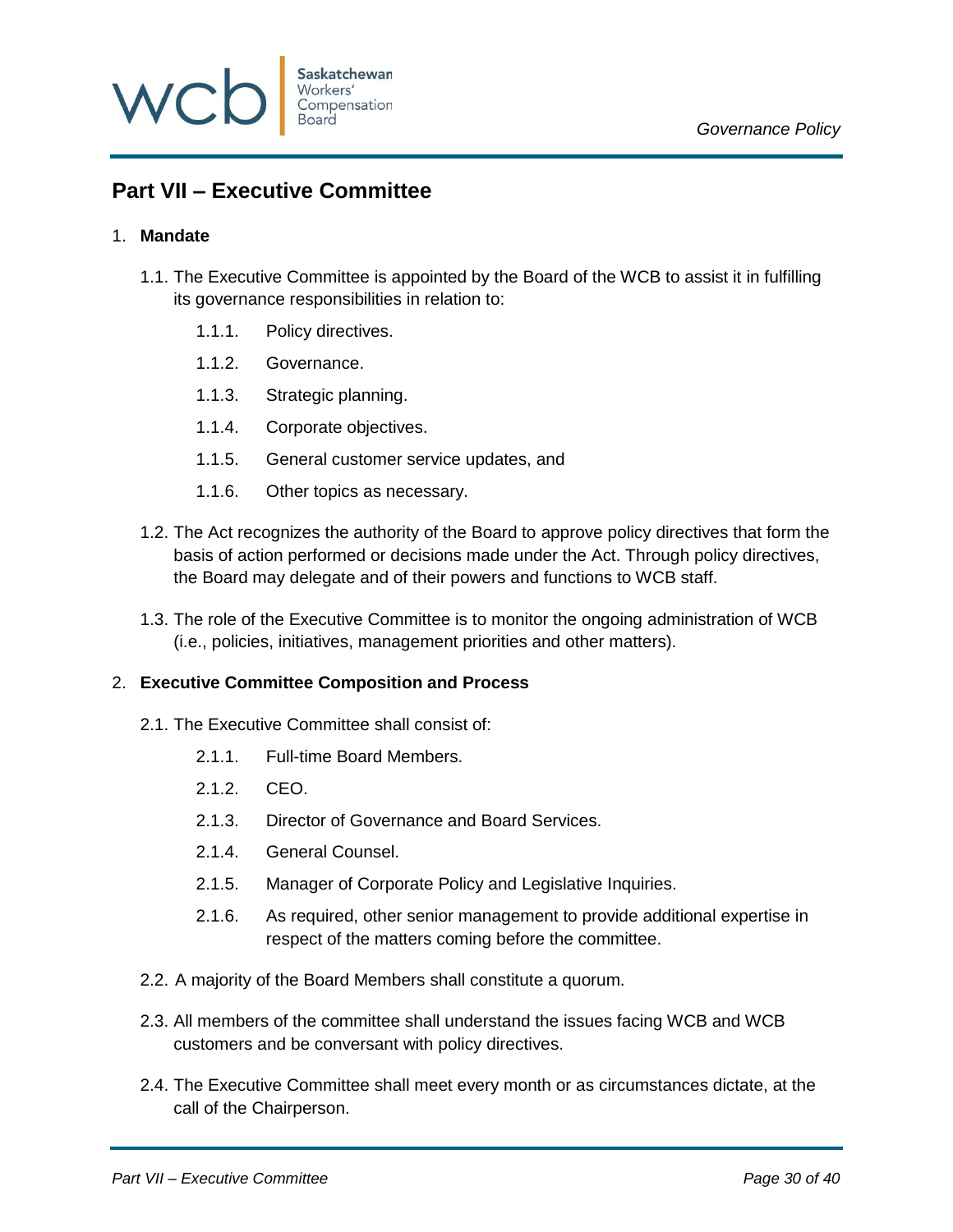

- 2.5. The WCB Chairperson, in consultation with the CEO, will prepare an agenda in advance of each meeting.
- 2.6. The CEO and designated senior management shall be invited to attend all meetings of the Committee except where the Committee determines that it should, in accordance with sound governance practice, meet in an in camera session.

### <span id="page-30-0"></span>3. **Executive Committee Responsibilities and Duties**

- 3.1. It is the responsibility of the CEO and senior management to administer the affairs of the WCB on a day to day basis and to be accountable to the Board in respect of such matters.
- 3.2. The responsibilities and duties of the Executive Committee are as follows:
	- 3.2.1. The CEO and senior management will effectively communicate information related to the activities of the WCB to the Members of the Board so that the Members can effectively perform their oversight obligations.
	- 3.2.2. The CEO and senior management will provide research, advice and proposed direction to the Members of the Board, considering priorities for the WCB through the review of emerging issues and long-term trends.
	- 3.2.3. The CEO and senior management will recommend policy directives for the consideration of the Executive Committee.
	- 3.2.4. The CEO and senior management will review and monitor risks to WCB to report to the Members of the Board.
	- 3.2.5. The Executive Committee will make recommendations respecting policies and legislative changes.
- 3.3. The Executive Committee is expected to give matters due consideration and discussion and to make policy and/or decision recommendations to the Board to carry out their governance duties.
- 3.4. On the advice of the Executive Committee and as approved by the full-time Board Members in attendance, recommendations will be advanced to a subsequent Board meeting which will include the part-time Board Members.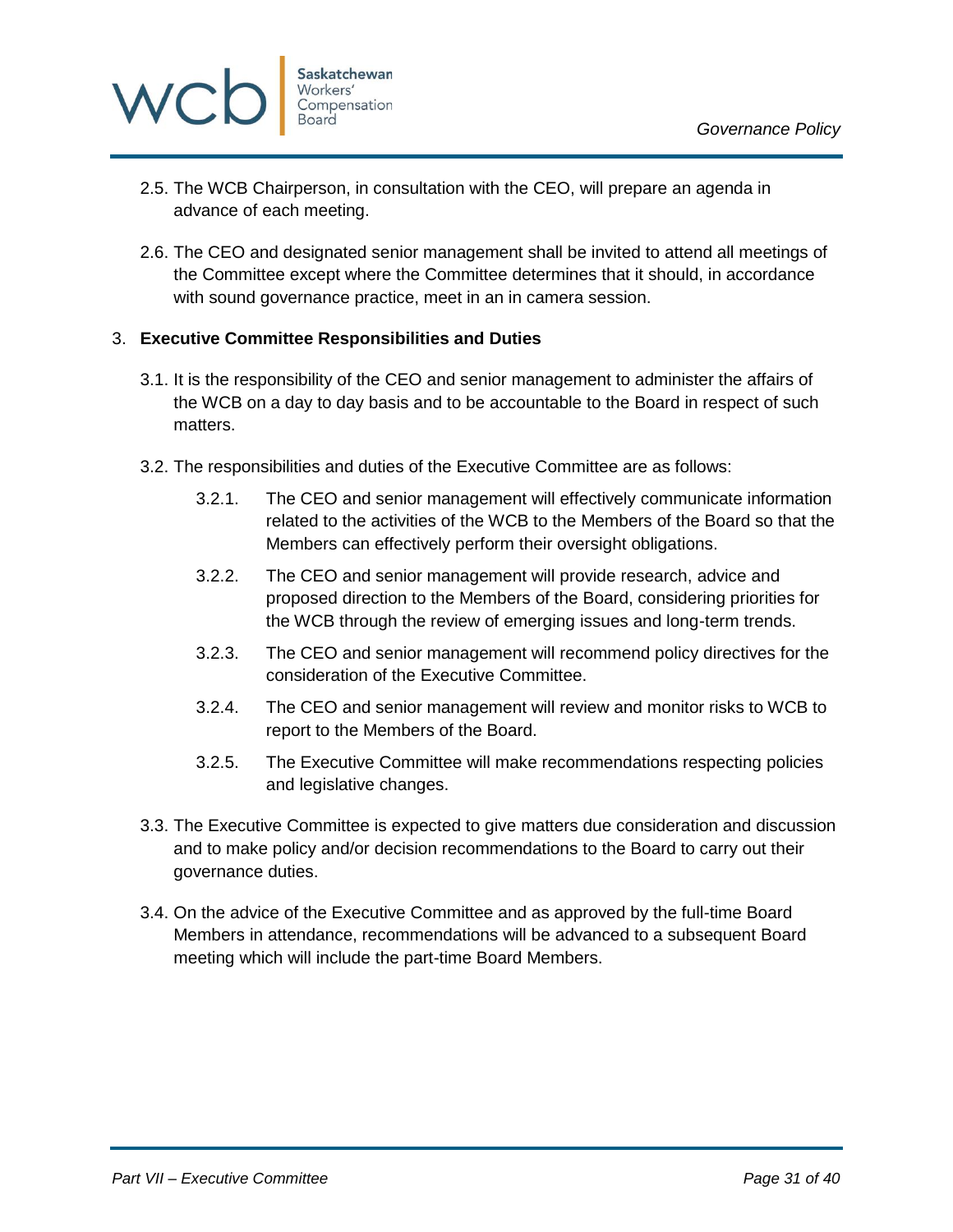

# <span id="page-31-0"></span>**Part VIII – Investment Committee**

### <span id="page-31-1"></span>1. **Mandate**

1.1. The Investment Committee is appointed by the Board of the WCB to assist it in fulfilling its governance responsibilities in relation to the investment of the Injury Fund (the "Fund"), bearing in mind the need for the Fund to be invested in a prudent and appropriate manner which takes into account, among other things, the cash flow needs and the funding policy of the Board. The Investment Committee shall monitor the performance of the Fund, report to the Board, and make recommendations to the Board on matters listed below.

### <span id="page-31-2"></span>2. **Investment Committee Composition and Process**

- 2.1. The Investment Committee shall consist of three or more persons appointed from time to time by resolution of the Board.
	- 2.1.1. A majority of the members of the committee shall be Members of the Board.
	- 2.1.2. The Board may appoint one or more committee members who are not Members of the Board ("outside committee members") to provide additional expertise in respect of the matters coming before the committee. The terms of appointment of outside committee members, including the circumstances in which such members shall have voting rights and the compensation for such members, shall be determined by the Board.
- 2.2. All members of the committee shall have a basic understanding of investment management issues. Relevant training opportunities shall be provided to committee members for that purpose.
- 2.3. The Board shall designate one of the committee members to act as chair of the committee. If the committee chair is not present at the meeting, the members of the committee may designate a meeting chair by majority vote. A majority of the voting members of the committee shall constitute a quorum.
- 2.4. The Investment Committee shall meet at least four times per year, or more frequently as circumstances dictate, at the call of the chair. The committee chair shall prepare and/or approve an agenda in advance of each meeting.
- 2.5. The Investment Committee may conduct any investigation appropriate to fulfilling its responsibilities. To that end the committee may require the CEO to arrange for, or may independently engage, legal, accounting or other consultants or experts it deems necessary in the performance of its duties.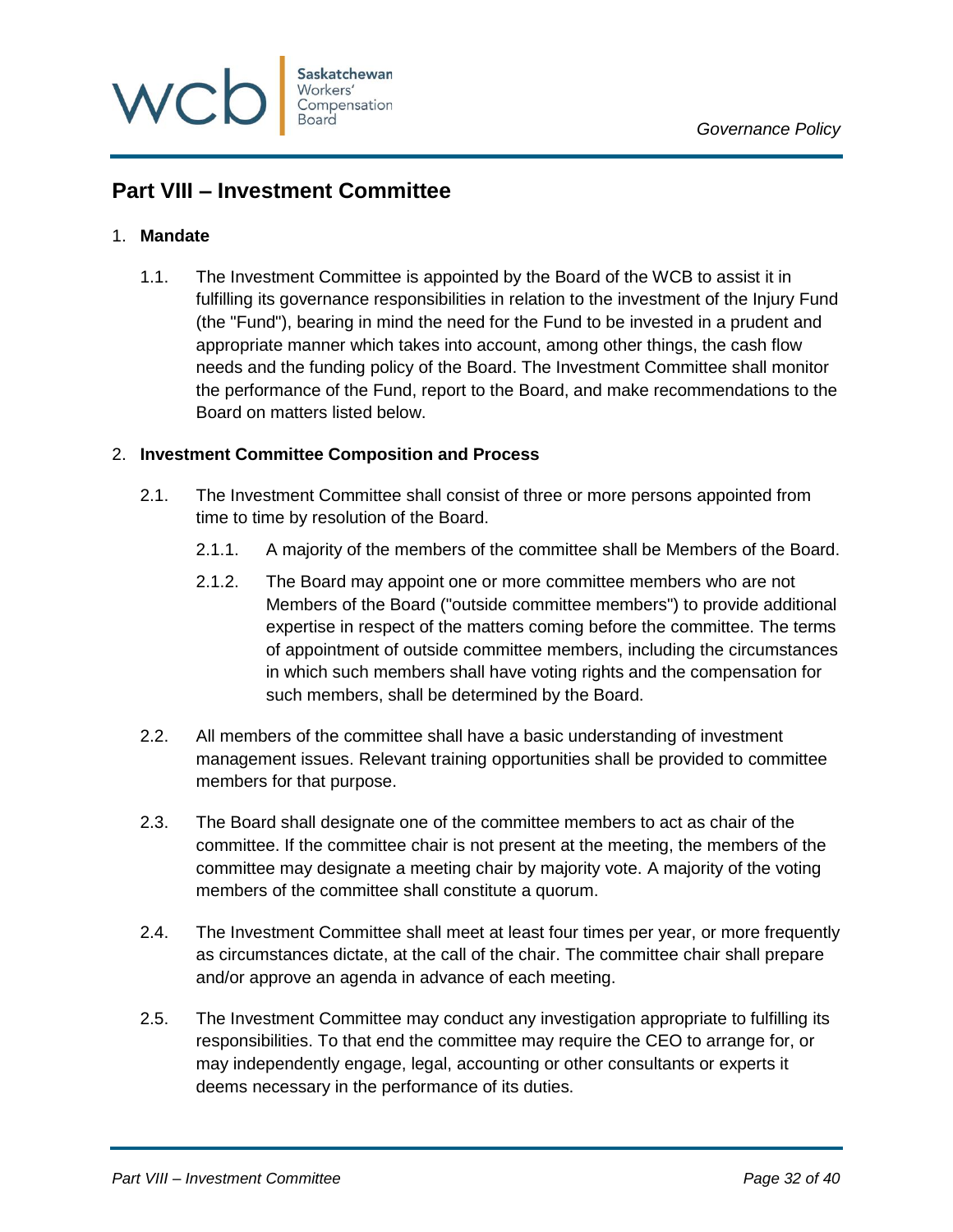

2.6. The CEO, the CFO, the Strategic Finance Director and the Controller shall be invited to attend all meetings of the committee except where the committee determines that it should, in accordance with sound governance practice, meet in an in camera session.

### <span id="page-32-0"></span>3. **Investment Committee Responsibilities and Duties**

- 3.1. The responsibilities and duties of the Investment Committee are as follows:
	- 3.1.1. Oversee the Fund with the objective that it is managed prudently and in a manner that is consistent with the profile of the WCB's liabilities and risk tolerance.
	- 3.1.2. Review WCB practices for safekeeping of assets, income collection, settlement of investment transactions and accounting for investment transactions through delegation to a custodian.
- 3.2. Review and recommend to the Board an appropriate Statement of Investment Policies and Goals which shall be kept current by review whenever required, and no less frequently than annually.
- 3.3. Approve the engagement of an investment consultant to assist the committee in the performance of its duties and, in particular, to make recommendations on the selection of investment managers, advisors and custodians and review of the investment performance of the Fund and emerging investment matters.
- 3.4. Review reports from the Investment Consultant as to compliance with the Statement of Investment Policies and Goals (SIP&G) by investment managers and all other affected parties; Fund performance; investment manager performance; changes, if any, to investment manager staff, processes, and approach; and evaluation of investment managers and ratings of "buy, sell, or hold".
- 3.5. Oversee the development of, and monitor and revise as needed, an appropriate investment strategy and management structure.
- 3.6. Make recommendations to the Board on the appointment and removal of investment managers.
- 3.7. Meet and receive reports from investment managers and custodians as required.
- 3.8. Monitor the investment performance and stability of the Fund, bearing in mind the obligations of the WCB under *The Workers' Compensation Act, 2013*.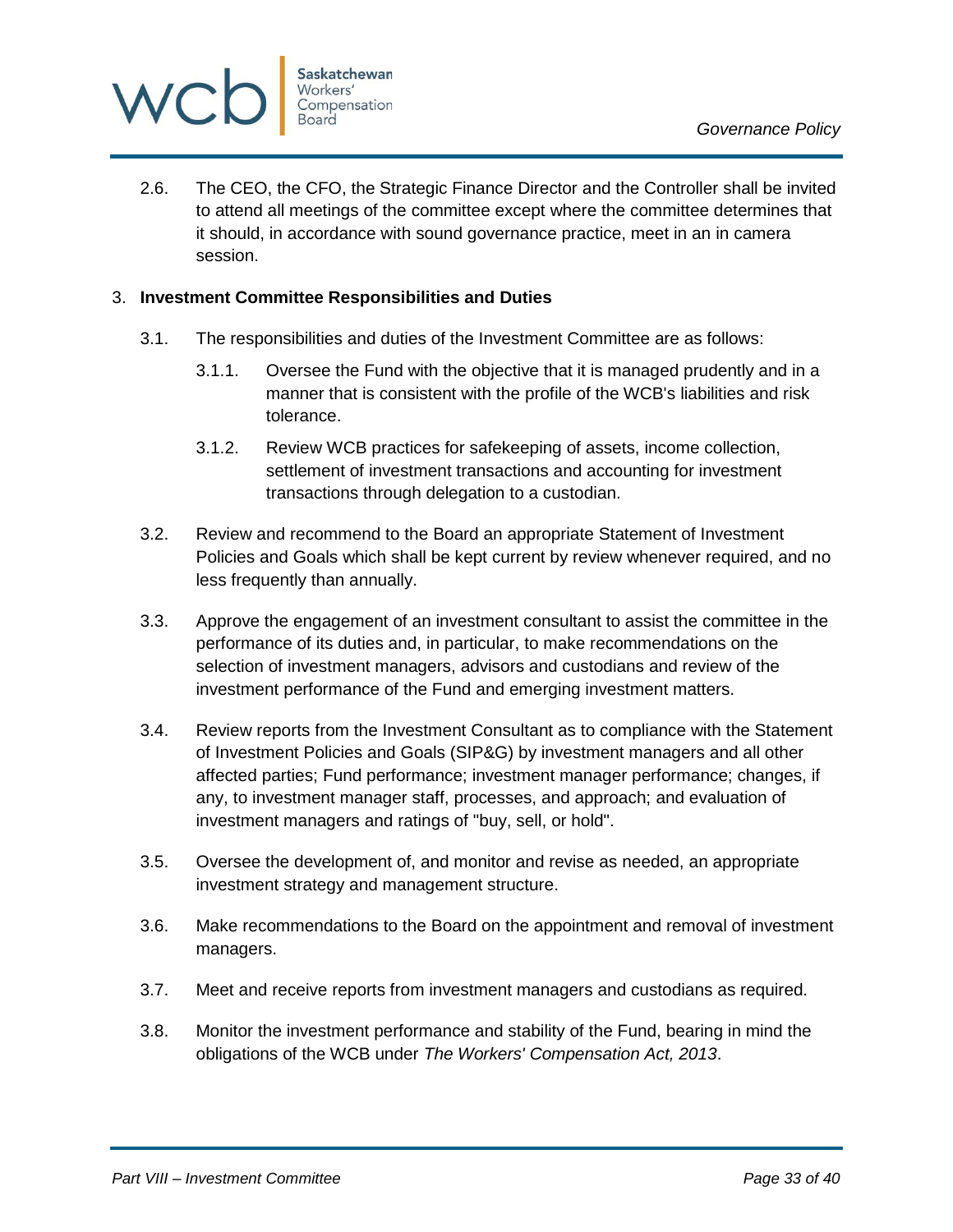

- 3.9. Review quarterly a report on transfers and disbursements from the Fund not related to benefits, including payment of management fees and transfers between managers (manager re-balancing).
- 3.10. Liaise with the investment managers, custodian and Investment Consultant as needed, including by the quarterly review of update reports from the Investment Consultant and presentations from the investment managers, as requested.
- 3.11. At least once in each five-year period, review the results of an asset/liability study conducted by an independent actuary to evaluate the validity of the current asset mix in the Fund so as to match WCB's benefit liability and reserve requirements.
- 3.12. Maintain minutes of meetings and periodically report to the Board (with recommendations if appropriate) on significant results of the foregoing activities.
- 3.13. Perform an annual self-assessment of committee governance and recommend to the Board any required changes to the committee charter or practices.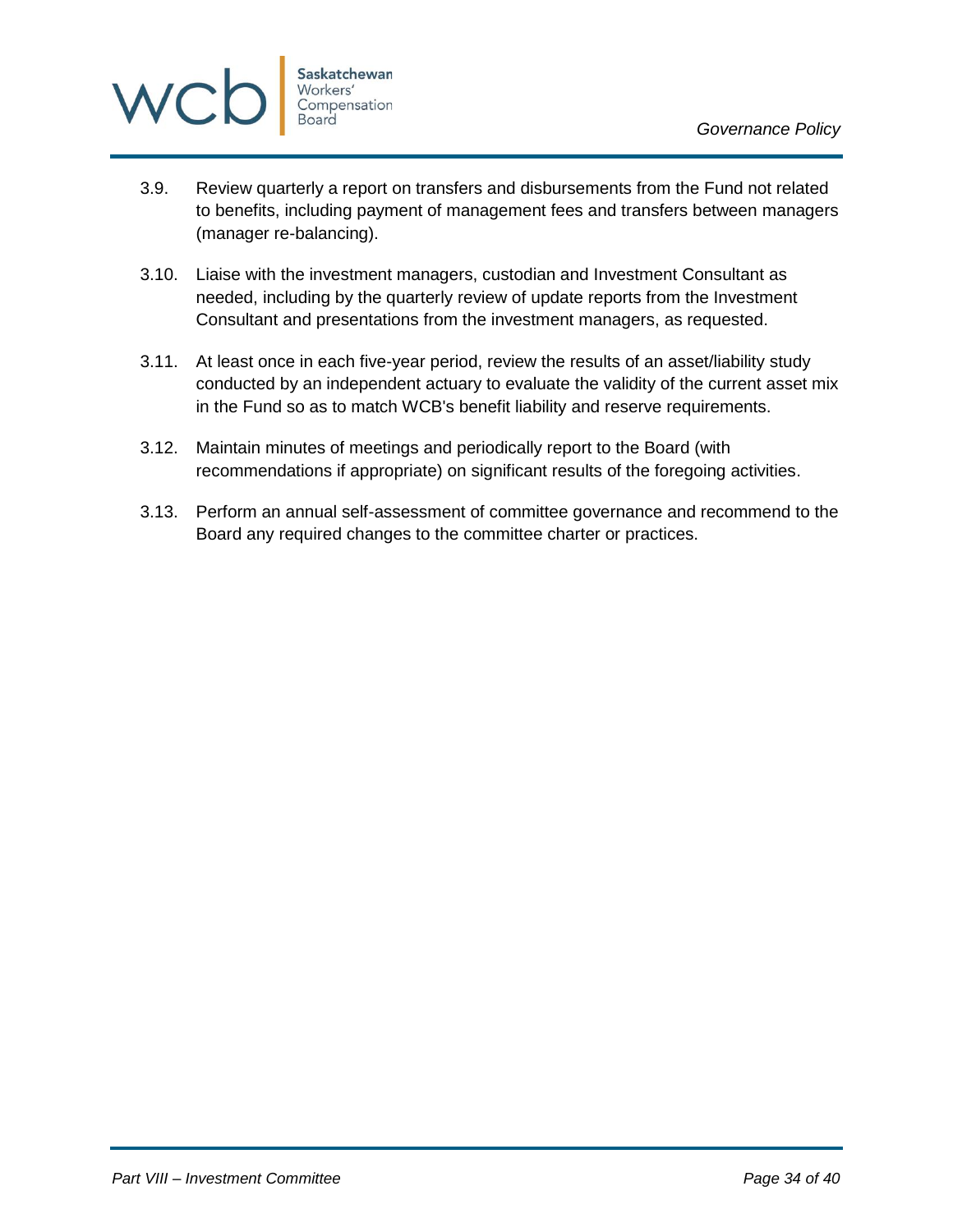

# <span id="page-34-0"></span>**Part IX – Audit Committee**

### <span id="page-34-1"></span>1. **Mandate**

- 1.1. The Audit Committee is appointed by the Board of the WCB to assist it in fulfilling its governance responsibilities in relation to the oversight of:
	- 1.1.1. The quality and integrity of the WCB's financial statements.
	- 1.1.2. Compliance with legal and regulatory requirements; and
	- 1.1.3. The appointment and performance of the WCB's internal auditor and external auditor.
- 1.2. In carrying out its oversight role, the Board and the committee recognize that the WCB management is responsible for the preparation, presentation and integrity of the WCB's financial statements. The committee, in the discharge of its responsibilities, will receive reports and consider advice provided by senior management, the external auditor, the internal auditor and other expert advisors, and is not itself serving as an auditor or providing a certification or guarantee in respect of the auditors' report.

### <span id="page-34-2"></span>2. **Audit Committee Composition and Process**

- 2.1. The Audit Committee shall consist of three or more persons appointed from time to time by resolution of the Board.
	- 2.1.1. A majority of the members of the committee shall be Members of the Board.
	- 2.1.2. The Board may appoint one or more committee members who are not Members of the Board ("outside committee members") to provide additional expertise in respect of the matters coming before the committee. The terms of appointment of outside committee members, including the circumstances in which such members shall have voting rights and the compensation for such members, shall be determined by the Board.
- 2.2. All members of the committee shall have a basic understanding of finance and accounting issues and be able to read and understand financial statements. Relevant training opportunities shall be provided to committee members for that purpose. At least one member of the committee shall have accounting or financial management expertise.
- 2.3. The Board shall designate one of the committee members to act as chair of the committee. If the committee chair is not present at any meeting, the members of the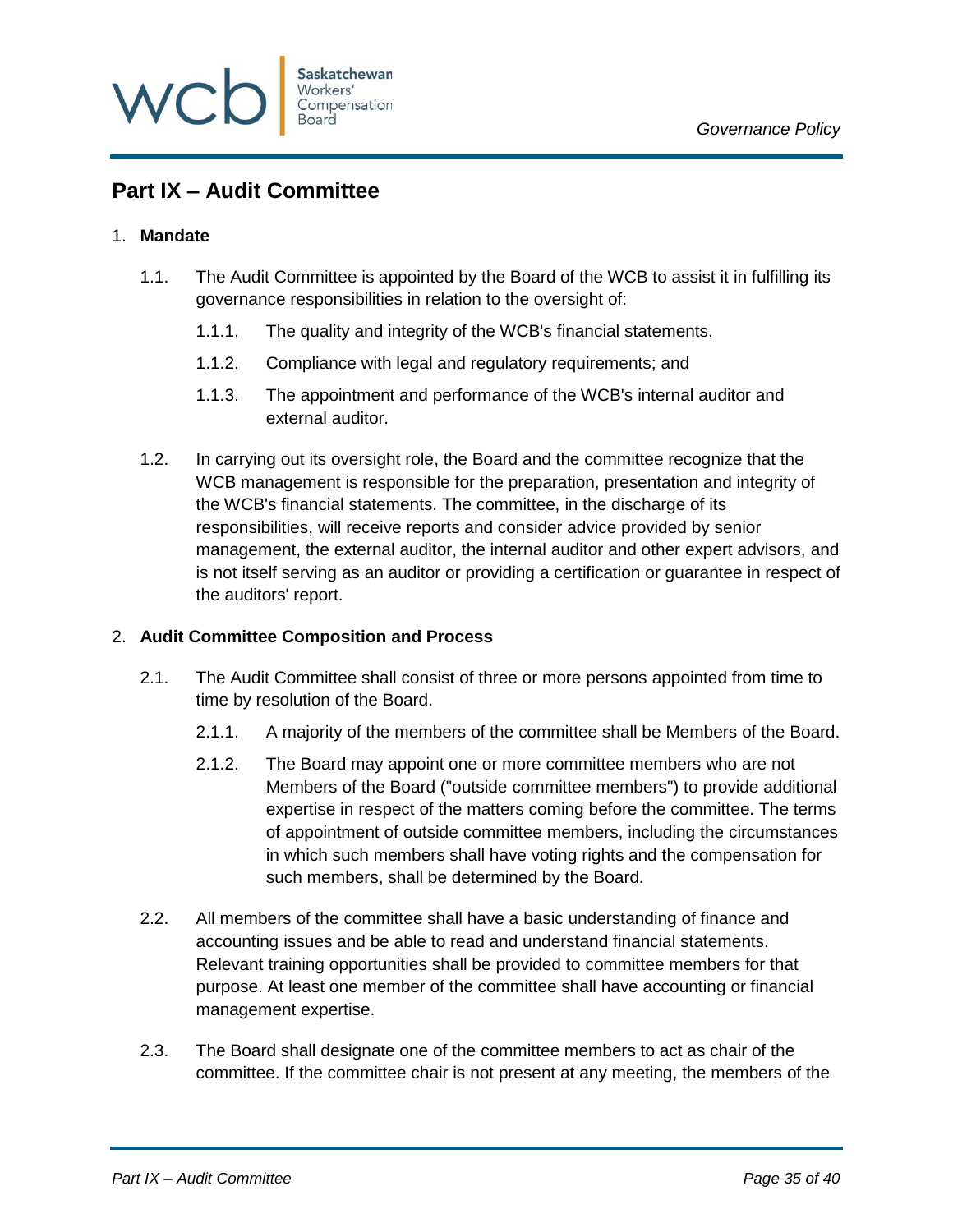

committee who are present may designate a meeting chair by majority vote. A majority of members of the committee shall constitute a quorum.

- 2.4. The Audit Committee shall meet at least four times annually, or more frequently as circumstances dictate, at the call of the committee chair. The committee chair shall prepare and/or approve an agenda in advance of each meeting. The committee shall meet privately, in an in camera session, at each meeting with each of the CFO and the internal auditor. In camera meetings with the external auditor and the Provincial Auditor will occur at least annually.
- 2.5. The committee may conduct any investigation appropriate to fulfilling its responsibilities. To that end the committee may require the CEO to arrange for, or may independently engage, legal, accounting or other consultants or experts it deems necessary in the performance of its duties.
- 2.6. The CEO and the CFO shall be invited to attend all meetings of the committee except where the committee determines that it should, in accordance with sound governance practice, meet in an in camera session.

### <span id="page-35-0"></span>3. **Audit Committee Responsibilities and Duties**

- 3.1. The responsibilities and duties of the Audit Committee are as follows.
- 3.2. Review Procedures
	- 3.2.1. Review the WCB's annual audited financial statements and Management's Discussion and Analysis (MD&A) prior to filing or distribution and recommend their approval by the Board. Such review should include discussion with management and the external auditor about significant issues regarding accounting principles, practices and judgments.
	- 3.2.2. In consultation with management, the external auditor and the internal auditor, consider the integrity of the WCB's financial reporting processes and controls.
	- 3.2.3. Discuss significant financial reporting risk exposures and the steps management has taken to monitor, control, and disclose such exposures and receive the CEO/CFO Internal Control over Financial Reporting (ICOFR) certification.
	- 3.2.4. Review significant findings of the external auditor and the internal auditor together with management's responses.
	- 3.2.5. Review and reassess the adequacy of this charter at least annually and submit any amendments to the Board for approval.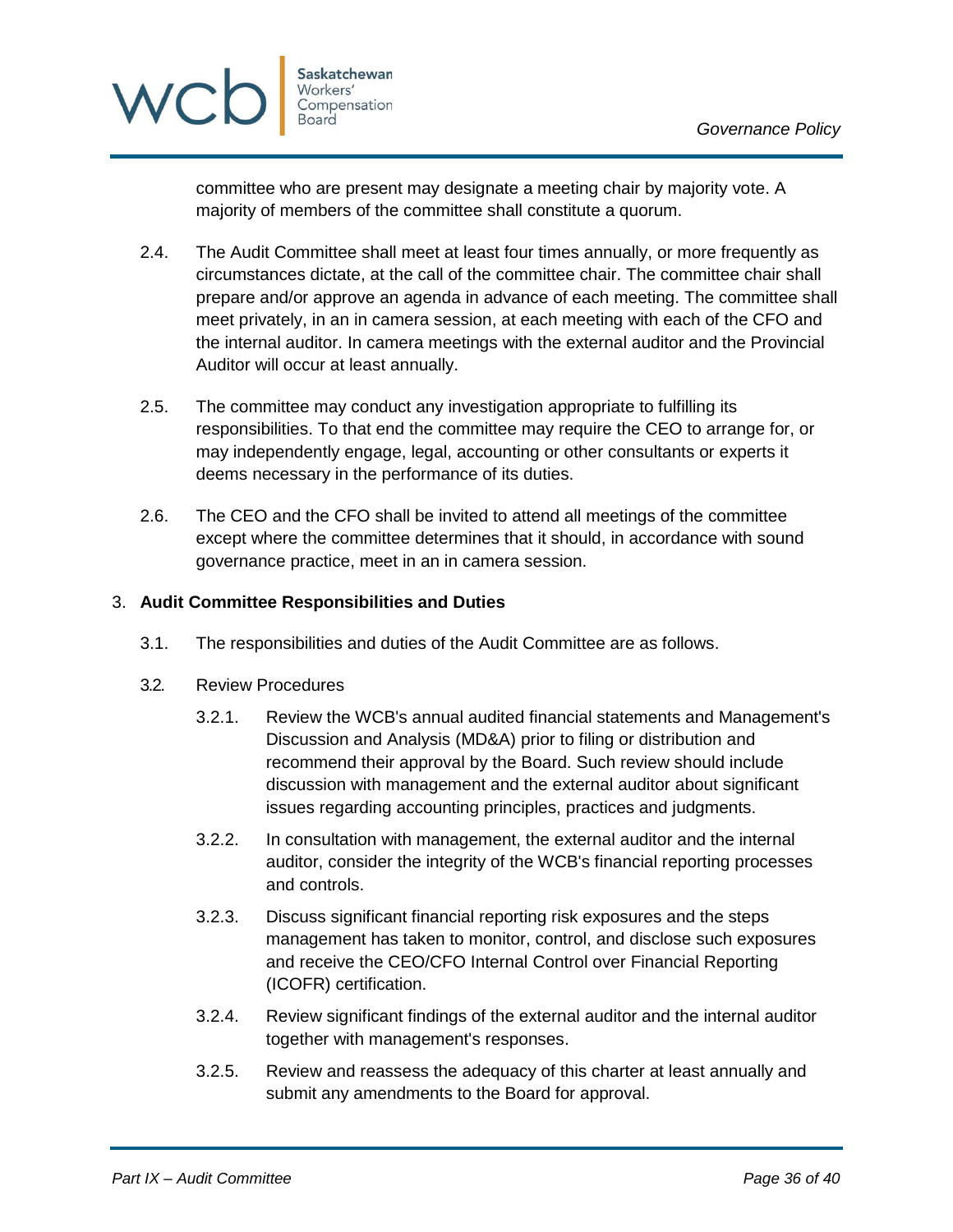

### 3.3. External Auditor

- 3.3.1. Recommend the appointment of the WCB's external auditor.
- 3.3.2. Review the independence and performance of the external auditor and annually recommend to the Board any action required having regard to section 177 of *The Workers' Compensation Act, 2013* (the "Act").
- 3.3.3. Review and discuss with the external auditor any matters that could impair the auditor's independence.
- 3.3.4. Review the external auditor's audit plan and discuss scope, staffing, locations, reliance upon management and internal audit, and general audit approach.
- 3.3.5. Discuss with the Provincial Auditor its scope of direct audit work and reliance upon the external auditor's work.
- 3.3.6. Prior to releasing the annual financial statements, discuss the results of the audit with the external auditor and the Provincial Auditor.
- 3.3.7. Consider the external auditor's and the Provincial Auditor's judgments about the quality and appropriateness of the accounting principles applied in the WCB's financial reporting.
- 3.3.8. Review any recommendations or observations made by the external auditor including its annual "report to management".
- 3.3.9. Review any recommendations or observations made by the Provincial Auditor, or by the Public Accounts Committee of the Legislature, as they relate to the WCB and to audit matters in particular.

### 3.4. Internal Auditor and Legal Compliance

- 3.4.1. Review the audit plan, budget, and activities of the internal audit department.
- 3.4.2. Review the appointment and performance of the internal auditor and make recommendations to the Board in respect of its approval of such appointment.
- 3.4.3. Receive regular reports from the internal auditor.
- 3.4.4. Review significant internal audit reports together with management's response and follow-up to these reports.
- 3.4.5. Review with the WCB's counsel any legal matters that could have a significant impact on the organization's financial statements and its compliance with applicable laws and regulations.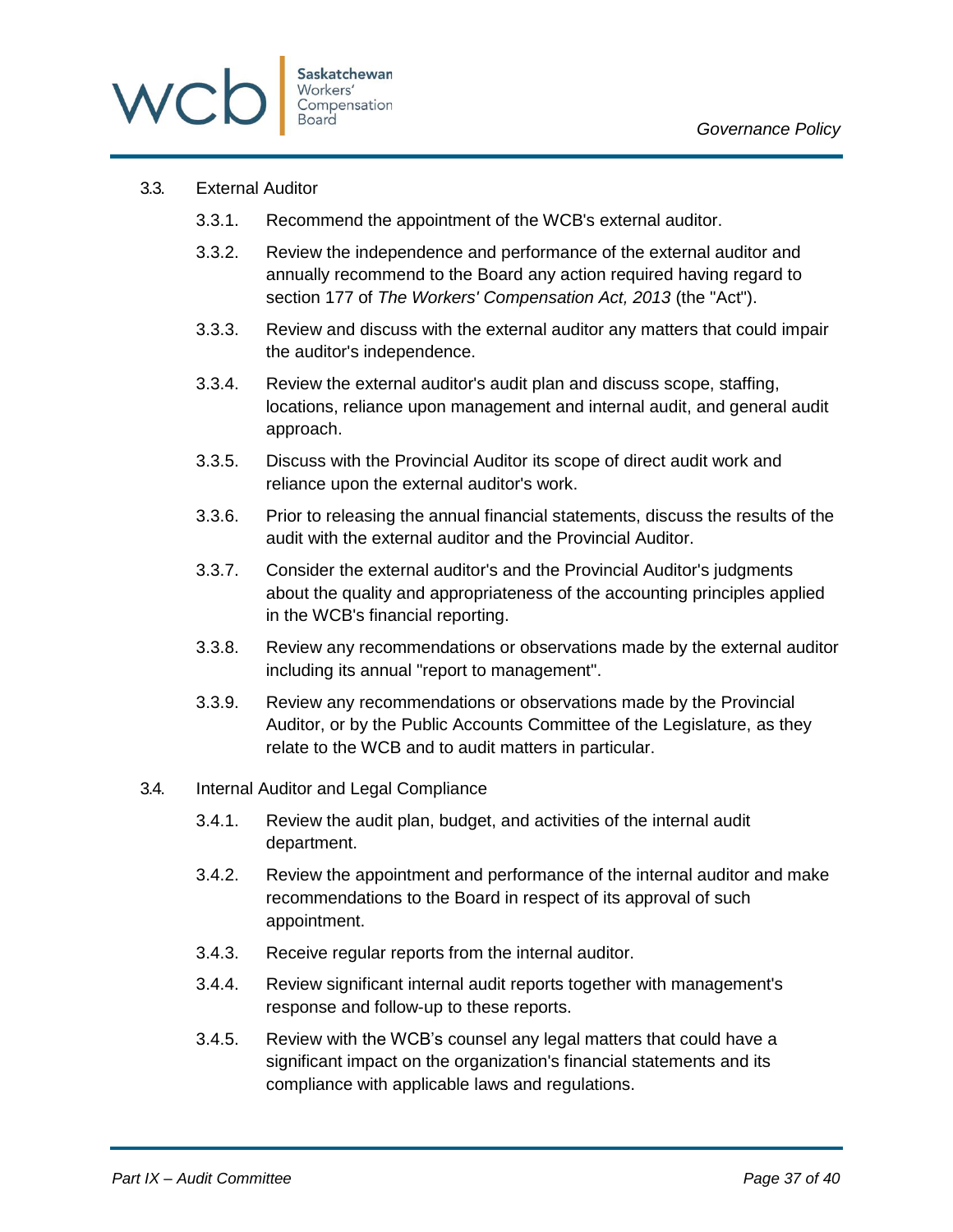

### 3.5. Other Audit Committee Responsibilities

- 3.5.1. Perform any other activities consistent with this charter, Board policies, the Act and applicable regulations, as the Board deems necessary or appropriate.
- 3.5.2. Review and discuss the Board's organizational code of conduct, and consider reports from management as to compliance with the code.
- 3.5.3. Annually review a summary of Board Members' and the WCB officers' related party transactions and potential conflicts of interest.
- 3.5.4. Receive reports in respect of complaints of financial or accounting malfeasance.
- 3.5.5. Annually review policies and procedures as well as audit results associated with Board Members' and the WCB officers' expense accounts and perquisites.
- 3.5.6. Maintain minutes of meetings and periodically report to the Board (with recommendations if appropriate) on significant results of the foregoing activities.
- 3.5.7. Perform an annual self-assessment of committee governance and recommend to the Board any required changes to the committee charter or practices.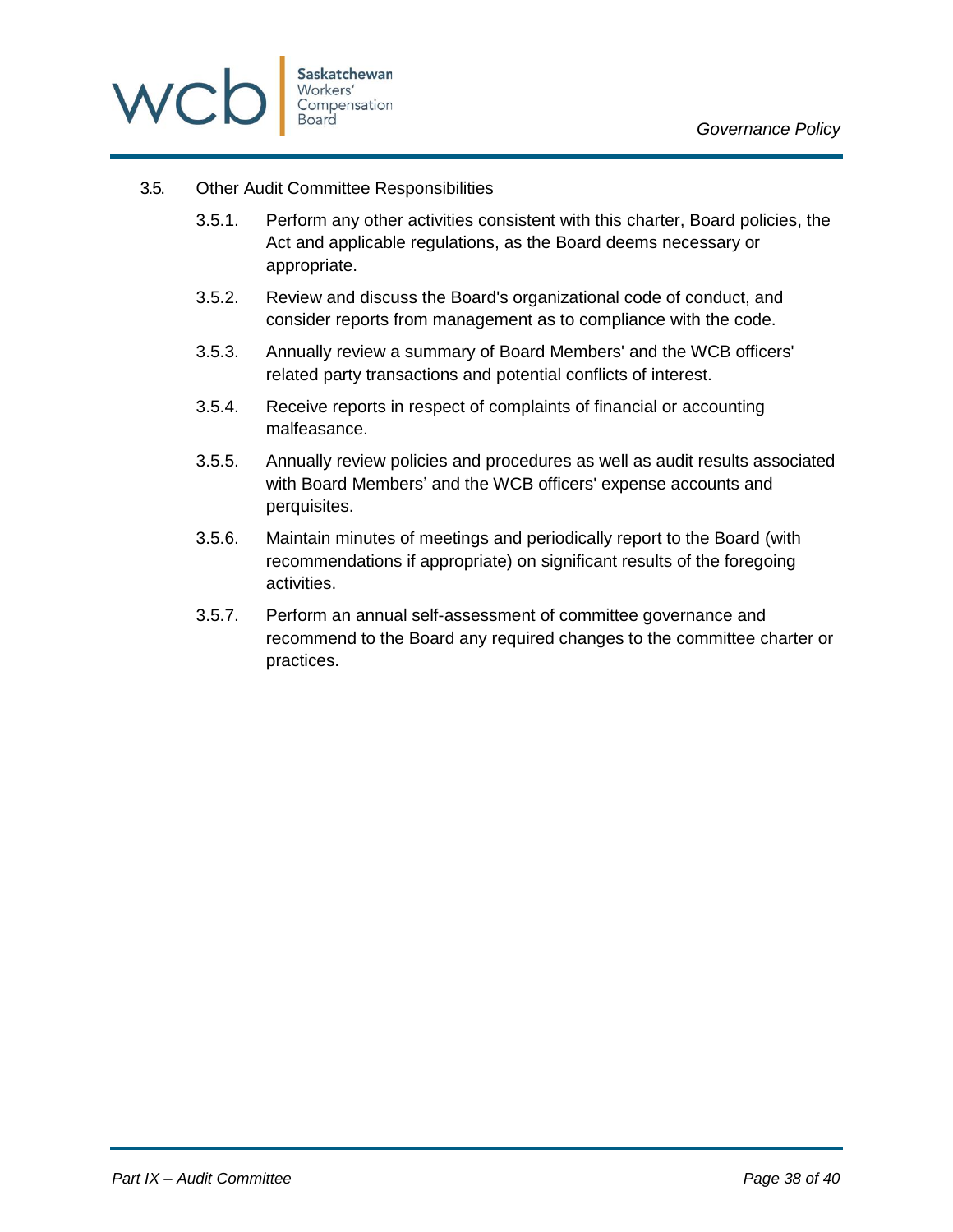

# <span id="page-38-0"></span>**Part X – Transformation Oversight Committee**

### <span id="page-38-1"></span>1. **Mandate**

- 1.1. The Transformation Oversight Committee is appointed by the Board of the WCB to assist it in fulfilling its governance responsibilities in relation to the oversight of the multi-year Business Transformation Program (BTP).
- 1.2. In carrying out its oversight role, the Board and the Transformation Oversight Committee recognize that the WCB management is responsible for the day-to-day management of the BTP. The committee, in the discharge of its responsibilities, will receive reports and consider advice provided by senior management and other expert advisors.

### <span id="page-38-2"></span>2. **Transformation Oversight Committee Composition and Process**

- 2.1. The Transformation Oversight Committee shall consist of three or more persons appointed from time to time by resolution of the Board.
	- 2.1.1. A majority of the members of the committee shall be Members of the Board.
	- 2.1.2. The Board may appoint one or more committee members who are not Members of the Board ("outside Committee Members") to provide additional expertise in respect of the matters coming before the committee. The terms of appointment of outside committee members, including the circumstances in which such members shall have voting rights and the compensation for such members, shall be determined by the Board.
- 2.2. All members of the committee shall have a basic understanding of business transformation, change management and the ongoing societal and business transition to an increasingly digital economy and customer service context. Relevant training opportunities shall be provided to committee members for that purpose.
- 2.3. The Board shall designate one of the committee members to act as chair of the committee. If the committee chair is not present at any meeting, the members of the committee who are present may designate a meeting chair by majority vote. A majority of members of the committee shall constitute a quorum.
- 2.4. The Transformation Oversight Committee shall meet at least four times annually, or more frequently as circumstances dictate, at the call of the committee chair. The committee chair shall prepare and/or approve an agenda in advance of each meeting.